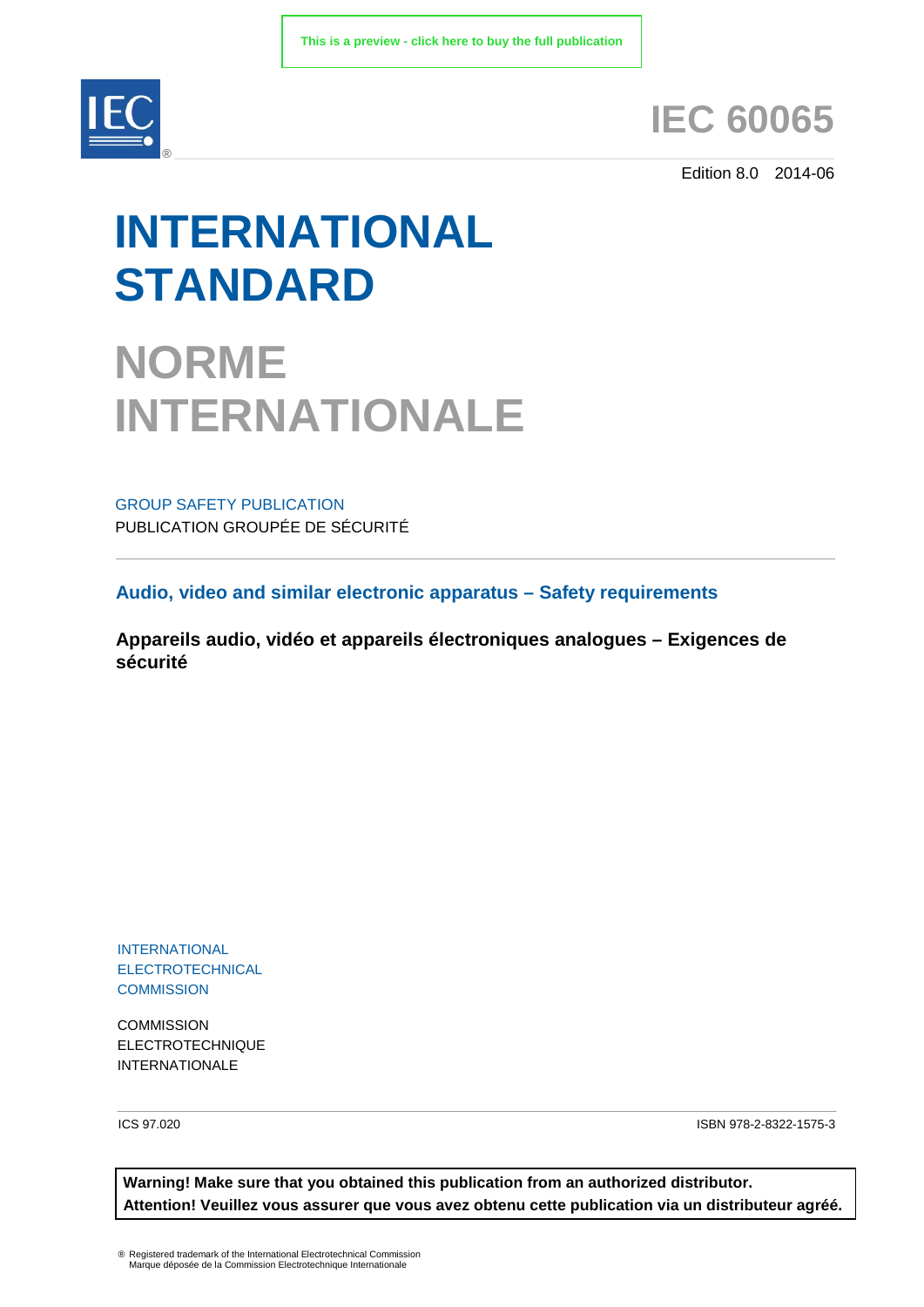– 2 – IEC 60065:2014 © IEC 2014

# **CONTENTS**

| 1  |                                                                                         |  |
|----|-----------------------------------------------------------------------------------------|--|
| 2  |                                                                                         |  |
| 3  |                                                                                         |  |
| 4  |                                                                                         |  |
| 5  |                                                                                         |  |
| 6  |                                                                                         |  |
| 7  |                                                                                         |  |
| 8  | Constructional requirements with regard to the protection against electric shock45      |  |
| 9  |                                                                                         |  |
| 10 |                                                                                         |  |
| 11 |                                                                                         |  |
| 12 |                                                                                         |  |
| 13 |                                                                                         |  |
| 14 |                                                                                         |  |
| 15 |                                                                                         |  |
| 16 |                                                                                         |  |
| 17 |                                                                                         |  |
| 18 | Mechanical strength of picture tubes and protection against the effects of implosion112 |  |
| 19 |                                                                                         |  |
| 20 |                                                                                         |  |
|    | Annex A (normative) Additional requirements for apparatus with protection against       |  |
|    | Annex B (normative) Apparatus to be connected to the TELECOMMUNICATION NETWORKS  133    |  |
|    | Annex C (normative) Band-pass filter for wide-band noise measurement  135               |  |
|    |                                                                                         |  |
|    | Annex E (normative) Measurement of CLEARANCES and CREEPAGE DISTANCES 137                |  |
|    |                                                                                         |  |
|    |                                                                                         |  |
|    | Annex H (normative) Insulated winding wires for use without interleaved insulation      |  |
|    |                                                                                         |  |
|    | Annex J (normative) Alternative method for determining minimum CLEARANCES 149           |  |
|    | Annex K (normative) Impulse test generators (see 13.3.4 and Annex J, Clause J.6) 154    |  |
|    | Annex L (normative) Additional requirements for electronic flash apparatus for          |  |
|    | Annex M (informative) Examples of requirements for quality control programmes for       |  |
|    |                                                                                         |  |
|    |                                                                                         |  |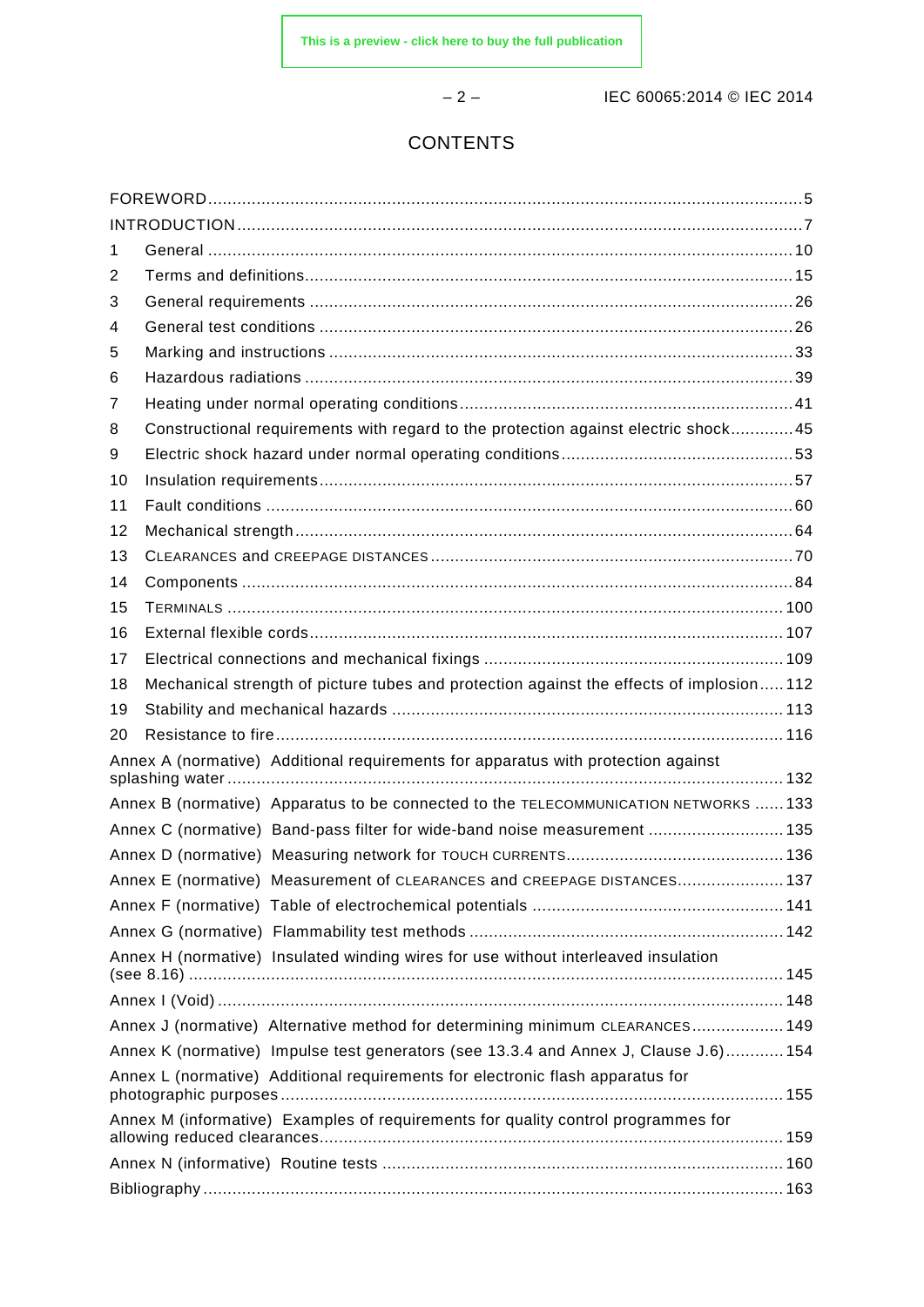IEC 60065:2014 © IEC 2014 –

|  | ×<br>۰.<br>v<br>× |  |
|--|-------------------|--|
|--|-------------------|--|

| Figure 9 - Test plug for mechanical tests on antenna coaxial sockets 126                                                                                                |  |
|-------------------------------------------------------------------------------------------------------------------------------------------------------------------------|--|
| Figure 10 - Minimum CLEARANCES and CREEPAGE DISTANCES on PRINTED BOARDS  127                                                                                            |  |
| Figure 11 - Test apparatus for devices forming a part of the MAINS plug  128                                                                                            |  |
|                                                                                                                                                                         |  |
| Figure 13 - Distances from a POTENTIAL IGNITION SOURCE and an example for the design                                                                                    |  |
|                                                                                                                                                                         |  |
|                                                                                                                                                                         |  |
|                                                                                                                                                                         |  |
|                                                                                                                                                                         |  |
| Figure C.1 - Band-pass filter for wide-band noise measurement (amplitude/frequency                                                                                      |  |
| Figure D.1 - Measuring network for TOUCH CURRENTS according to IEC 60990  136                                                                                           |  |
|                                                                                                                                                                         |  |
|                                                                                                                                                                         |  |
|                                                                                                                                                                         |  |
|                                                                                                                                                                         |  |
|                                                                                                                                                                         |  |
|                                                                                                                                                                         |  |
|                                                                                                                                                                         |  |
|                                                                                                                                                                         |  |
|                                                                                                                                                                         |  |
|                                                                                                                                                                         |  |
|                                                                                                                                                                         |  |
|                                                                                                                                                                         |  |
|                                                                                                                                                                         |  |
| Table 3 – Permissible temperature rise of parts of the apparatus (1 of 2) 43                                                                                            |  |
|                                                                                                                                                                         |  |
| Table 5 - Test voltages for dielectric strength test and values for insulation resistance  60                                                                           |  |
|                                                                                                                                                                         |  |
|                                                                                                                                                                         |  |
| Table 8 - Minimum CLEARANCES for insulation in circuits CONDUCTIVELY CONNECTED TO<br>THE MAINS and between such circuits and circuits not CONDUCTIVELY CONNECTED TO THE |  |
|                                                                                                                                                                         |  |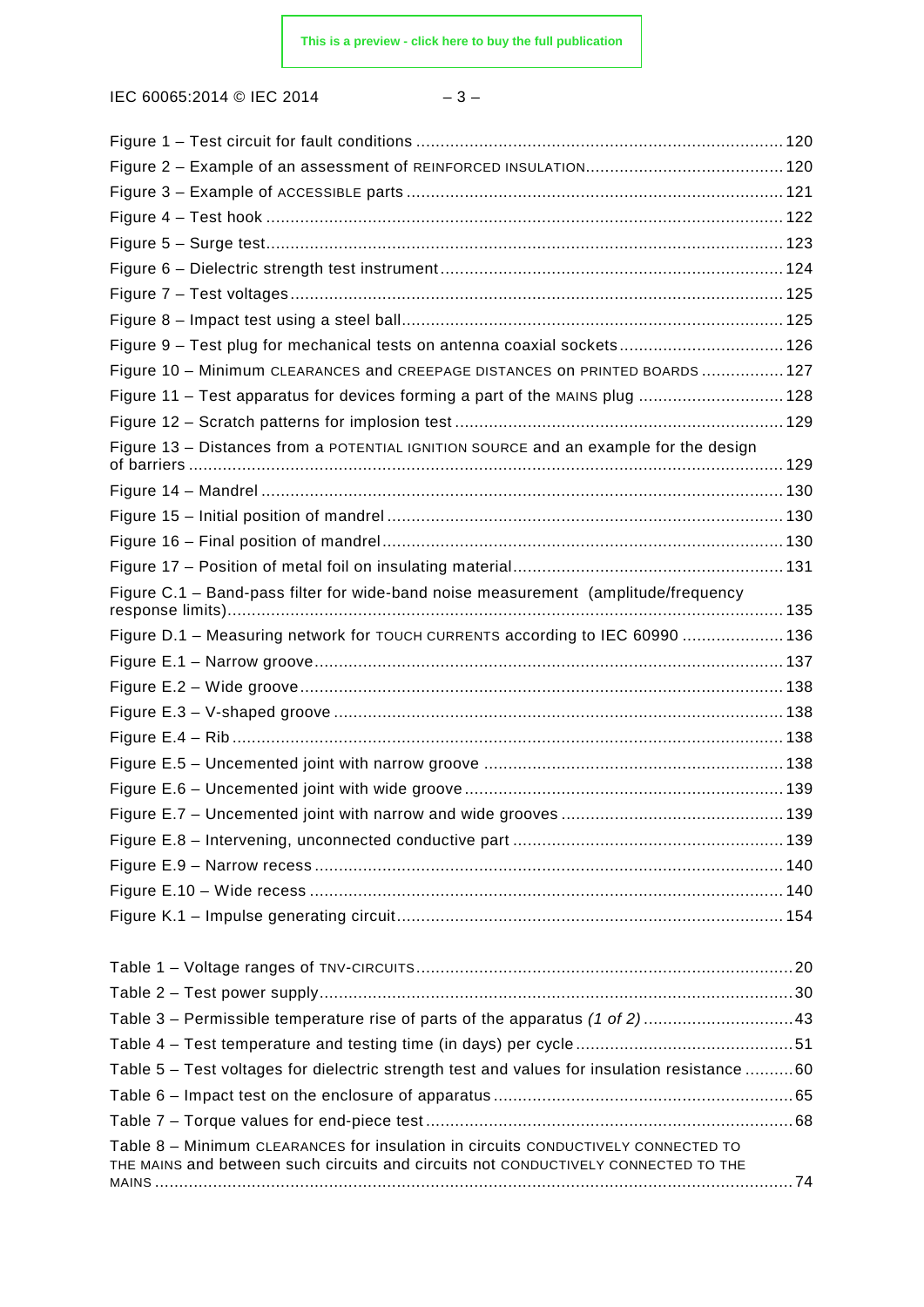– 4 – IEC 60065:2014 © IEC 2014

| Table 9 - Additional CLEARANCES for insulation in circuits CONDUCTIVELY CONNECTED TO<br>THE MAINS with peak WORKING VOLTAGES exceeding the peak value of the nominal a.c.<br>MAINS voltage and between such circuits and circuits not CONDUCTIVELY CONNECTED TO |  |
|-----------------------------------------------------------------------------------------------------------------------------------------------------------------------------------------------------------------------------------------------------------------|--|
|                                                                                                                                                                                                                                                                 |  |
| Table 10 - Minimum CLEARANCES in circuits not CONDUCTIVELY CONNECTED TO THE MAINS77                                                                                                                                                                             |  |
|                                                                                                                                                                                                                                                                 |  |
| Table 12 - Minimum CLEARANCES and CREEPAGE DISTANCES (enclosed, enveloped or                                                                                                                                                                                    |  |
| Table 13 - Flammability category related to distance from POTENTIAL IGNITION SOURCES86                                                                                                                                                                          |  |
|                                                                                                                                                                                                                                                                 |  |
| Table 15 - Nominal cross-sectional area to be accepted by TERMINALS  104                                                                                                                                                                                        |  |
|                                                                                                                                                                                                                                                                 |  |
|                                                                                                                                                                                                                                                                 |  |
| Table 18 - Nominal cross-sectional areas of external flexible cords 107                                                                                                                                                                                         |  |
|                                                                                                                                                                                                                                                                 |  |
|                                                                                                                                                                                                                                                                 |  |
| Table 21 - Distances from POTENTIAL IGNITION SOURCES and consequential flammability                                                                                                                                                                             |  |
|                                                                                                                                                                                                                                                                 |  |
|                                                                                                                                                                                                                                                                 |  |
|                                                                                                                                                                                                                                                                 |  |
|                                                                                                                                                                                                                                                                 |  |
|                                                                                                                                                                                                                                                                 |  |
|                                                                                                                                                                                                                                                                 |  |
|                                                                                                                                                                                                                                                                 |  |
| Table M.1 - Rules for sampling and inspection - Reduced CLEARANCES 159                                                                                                                                                                                          |  |
|                                                                                                                                                                                                                                                                 |  |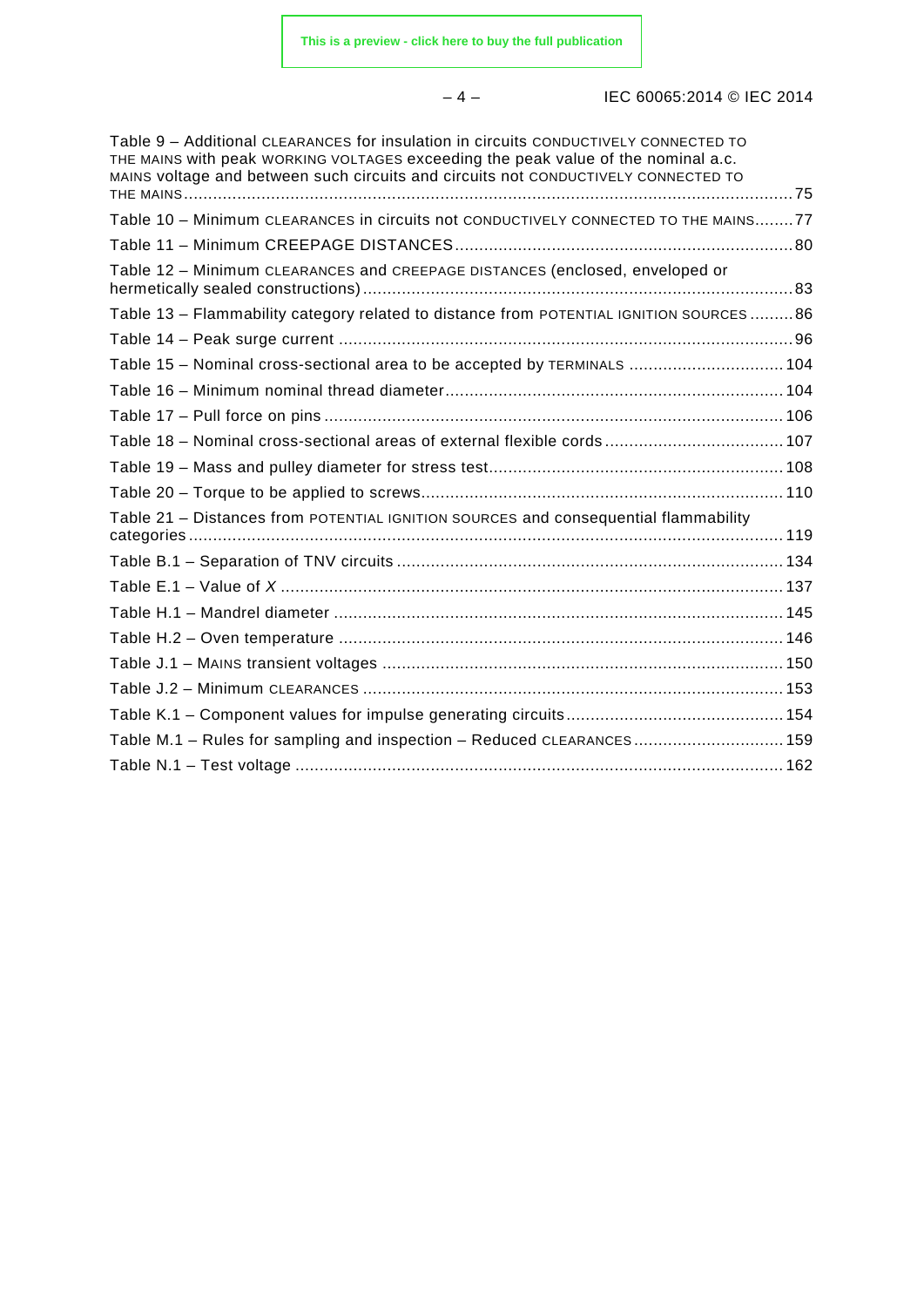IEC 60065:2014 © IEC 2014 – 5 –

# INTERNATIONAL ELECTROTECHNICAL COMMISSION  $\overline{\phantom{a}}$

# **AUDIO, VIDEO AND SIMILAR ELECTRONIC APPARATUS – SAFETY REQUIREMENTS**

# FOREWORD

- <span id="page-4-0"></span>1) The International Electrotechnical Commission (IEC) is a worldwide organization for standardization comprising all national electrotechnical committees (IEC National Committees). The object of IEC is to promote international co-operation on all questions concerning standardization in the electrical and electronic fields. To this end and in addition to other activities, IEC publishes International Standards, Technical Specifications, Technical Reports, Publicly Available Specifications (PAS) and Guides (hereafter referred to as "IEC Publication(s)"). Their preparation is entrusted to technical committees; any IEC National Committee interested in the subject dealt with may participate in this preparatory work. International, governmental and nongovernmental organizations liaising with the IEC also participate in this preparation. IEC collaborates closely with the International Organization for Standardization (ISO) in accordance with conditions determined by agreement between the two organizations.
- 2) The formal decisions or agreements of IEC on technical matters express, as nearly as possible, an international consensus of opinion on the relevant subjects since each technical committee has representation from all interested IEC National Committees.
- 3) IEC Publications have the form of recommendations for international use and are accepted by IEC National Committees in that sense. While all reasonable efforts are made to ensure that the technical content of IEC Publications is accurate, IEC cannot be held responsible for the way in which they are used or for any misinterpretation by any end user.
- 4) In order to promote international uniformity, IEC National Committees undertake to apply IEC Publications transparently to the maximum extent possible in their national and regional publications. Any divergence between any IEC Publication and the corresponding national or regional publication shall be clearly indicated in the latter.
- 5) IEC itself does not provide any attestation of conformity. Independent certification bodies provide conformity assessment services and, in some areas, access to IEC marks of conformity. IEC is not responsible for any services carried out by independent certification bodies.
- 6) All users should ensure that they have the latest edition of this publication.
- 7) No liability shall attach to IEC or its directors, employees, servants or agents including individual experts and members of its technical committees and IEC National Committees for any personal injury, property damage or other damage of any nature whatsoever, whether direct or indirect, or for costs (including legal fees) and expenses arising out of the publication, use of, or reliance upon, this IEC Publication or any other IEC Publications.
- 8) Attention is drawn to the Normative references cited in this publication. Use of the referenced publications is indispensable for the correct application of this publication.
- 9) Attention is drawn to the possibility that some of the elements of this IEC Publication may be the subject of patent rights. IEC shall not be held responsible for identifying any or all such patent rights.

International Standard IEC 60065 has been prepared by IEC technical committee 108: Safety of electronic equipment within the field of audio/video, information technology and communication technology. It has the status of a group safety publication in accordance with IEC Guide 104.

This eighth edition cancels and replaces the seventh edition published in 2001 including its Amendment 1 (2005) and Amendment 2 (2010). It constitutes a technical revision.

The principal changes in this edition as compared with the seventh edition are as follows:

- new requirements for wall and ceiling mounting means;
- new requirements for coin / button cell batteries;
- all notes have been reviewed to comply with the new directives;
- addition of requirements for LEDs;
- requirements for creepage distances are aligned with IEC 60950-1;
- change in optocoupler requirements.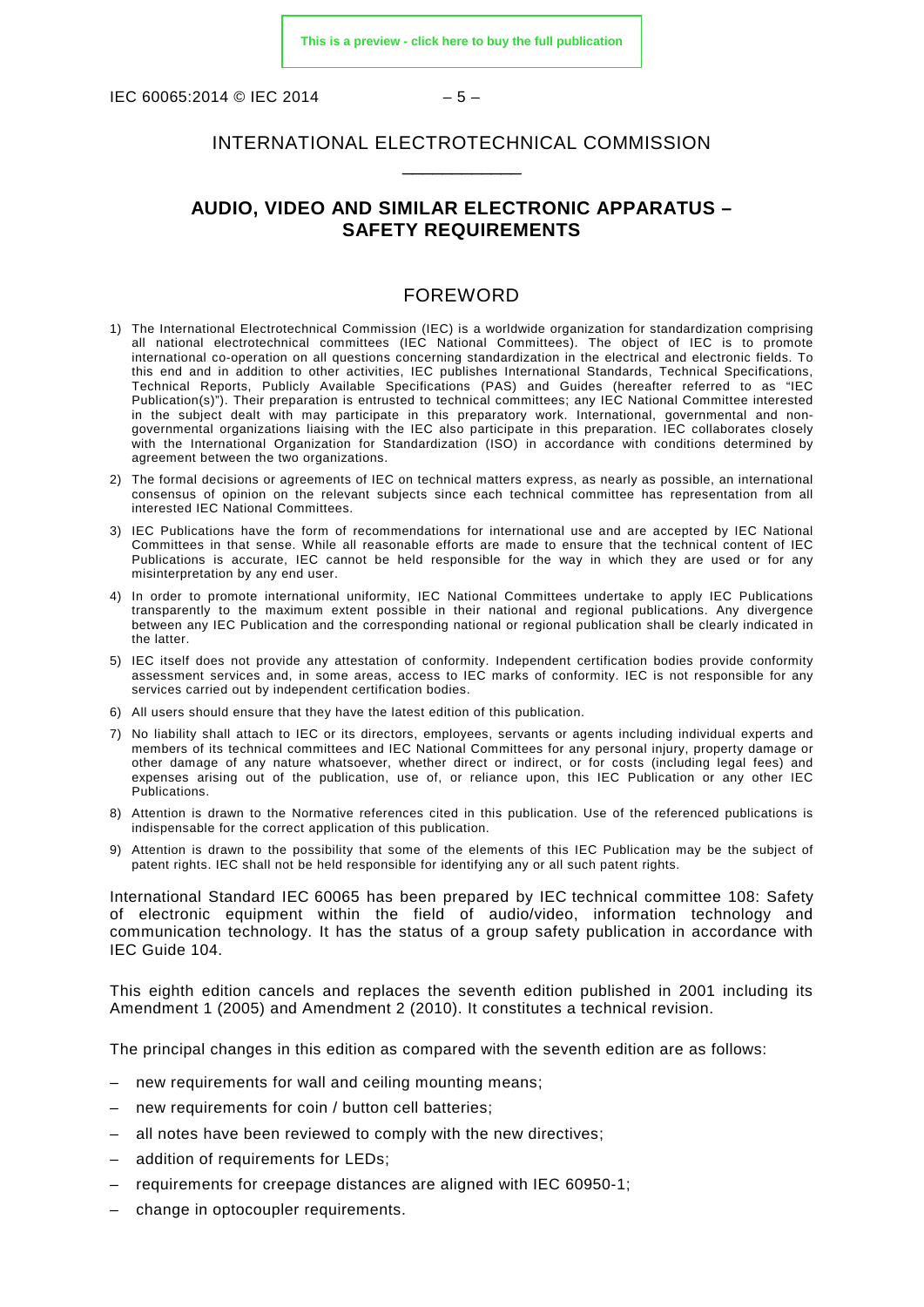– 6 – IEC 60065:2014 © IEC 2014

The text of this standard is based on the following documents:

| <b>FDIS</b>  | Report on voting |
|--------------|------------------|
| 108/523/FDIS | 108/541/RVD      |

Full information on the voting for the approval of this standard can be found in the report on voting indicated in the above table.

This publication has been drafted in accordance with the ISO/IEC Directives, Part 2.

In this standard, the following print types or formats are used:

- requirements proper and normative annexes: in roman type;
- compliance statements and test specifications: *italic type;*
- notes/explanatory matter: in smaller roman type;
- normative conditions within tables: in smaller roman type;
- terms defined in Clause 2: SMALL CAPITALS.

The committee has decided that the contents of the base publication and its amendments will remain unchanged until the stability date indicated on the IEC web site under "http://webstore.iec.ch" in the data related to the specific publication. At this date, the publication will be

- reconfirmed,
- withdrawn,
- replaced by a revised edition, or
- amended.

The contents of the corrigenda of December 2015, December 2016 and December 2018 have been included in this copy.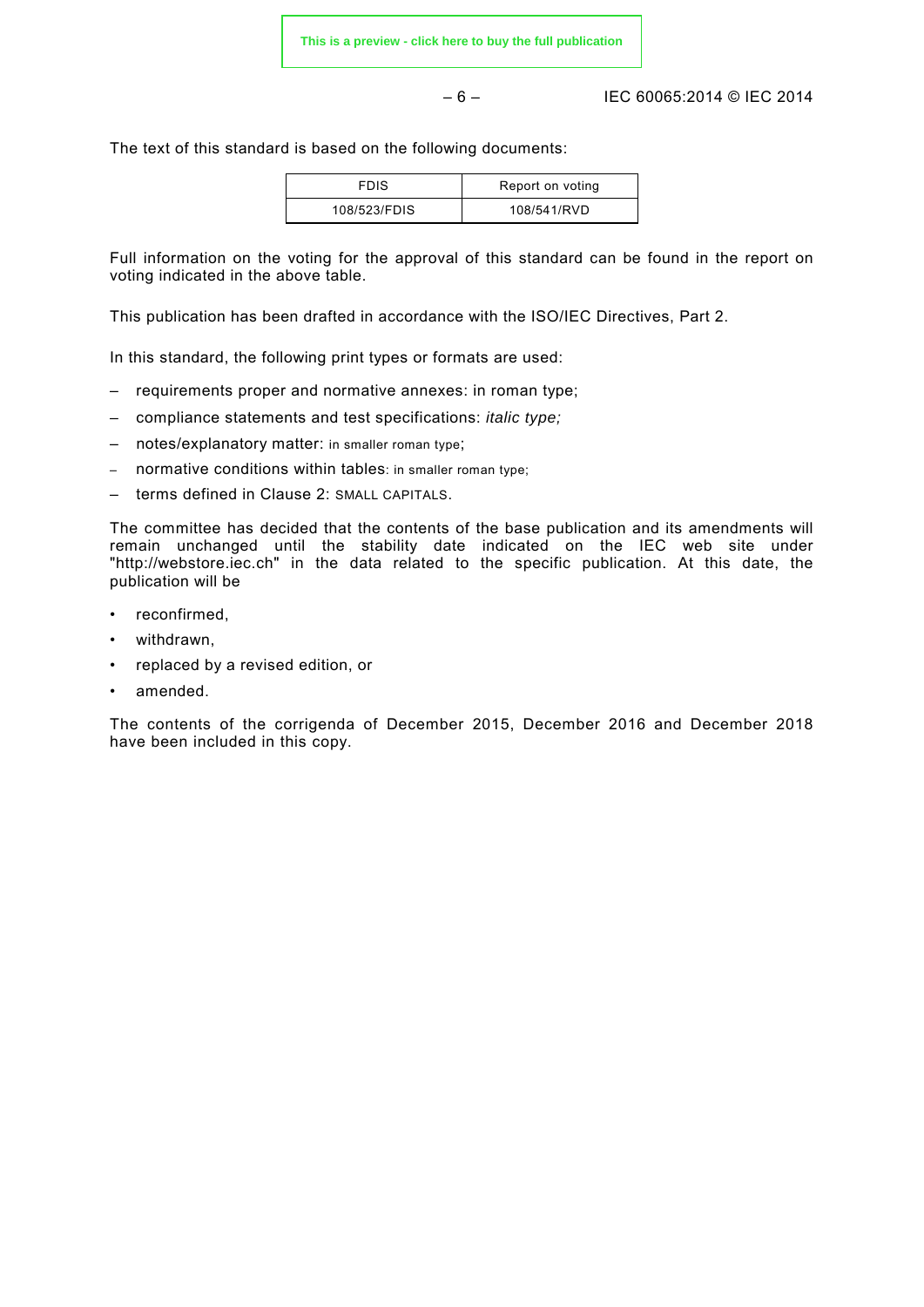<span id="page-6-0"></span>IEC 60065:2014 © IEC 2014 –  $7 -$ 

# INTRODUCTION

# **Principles of safety**

### **General**

This introduction is intended to provide an appreciation of the principles on which the requirements of this standard are based. Such an understanding is essential in order that safe apparatus can be designed and manufactured.

The requirements of this standard are intended to provide protection to persons as well as to the surroundings of the apparatus.

Attention is drawn to the principle that the requirements, which are standardized, are the minimum considered necessary to establish a satisfactory level of safety.

Further development in techniques and technologies may entail the need for future modification of this standard.

NOTE The expression "protection to the surroundings of the apparatus" implies that this protection should also include protection of the natural environment in which the apparatus is intended to be used, taking into account the life cycle of the apparatus, i.e. manufacturing, use, maintenance, disposal and possible end-of-life recycling of parts of the apparatus.

# **Hazards**

The application of this standard is intended to prevent injury or damage due to the following hazards:

- electric shock;
- excessive temperatures;
- radiation;
- implosion;
- mechanical hazards;
- fire:
- chemical burns (for example, as a result of the ingestion of lithium chemistry button/coin cells).

### **Electric shock**

Electric shock is due to current passing through the human body. Currents of the order of a milliampere can cause a reaction in persons in good health and may cause secondary risks due to involuntary reaction. Higher currents can have more damaging effects. Voltages below certain limits are generally regarded as not dangerous under specified conditions. In order to provide protection against the possibility of higher voltages appearing on parts that may be touched or handled, such parts are either earthed or adequately insulated.

For parts which can be touched, two levels of protection are normally provided to prevent electric shock caused by a single fault. Thus a single fault and any consequential faults will not create a hazard. The provision of additional protective measures, such as SUPPLEMENTARY INSULATION or protective earthing, is not considered a substitute for, or a relief from, properly designed BASIC INSULATION.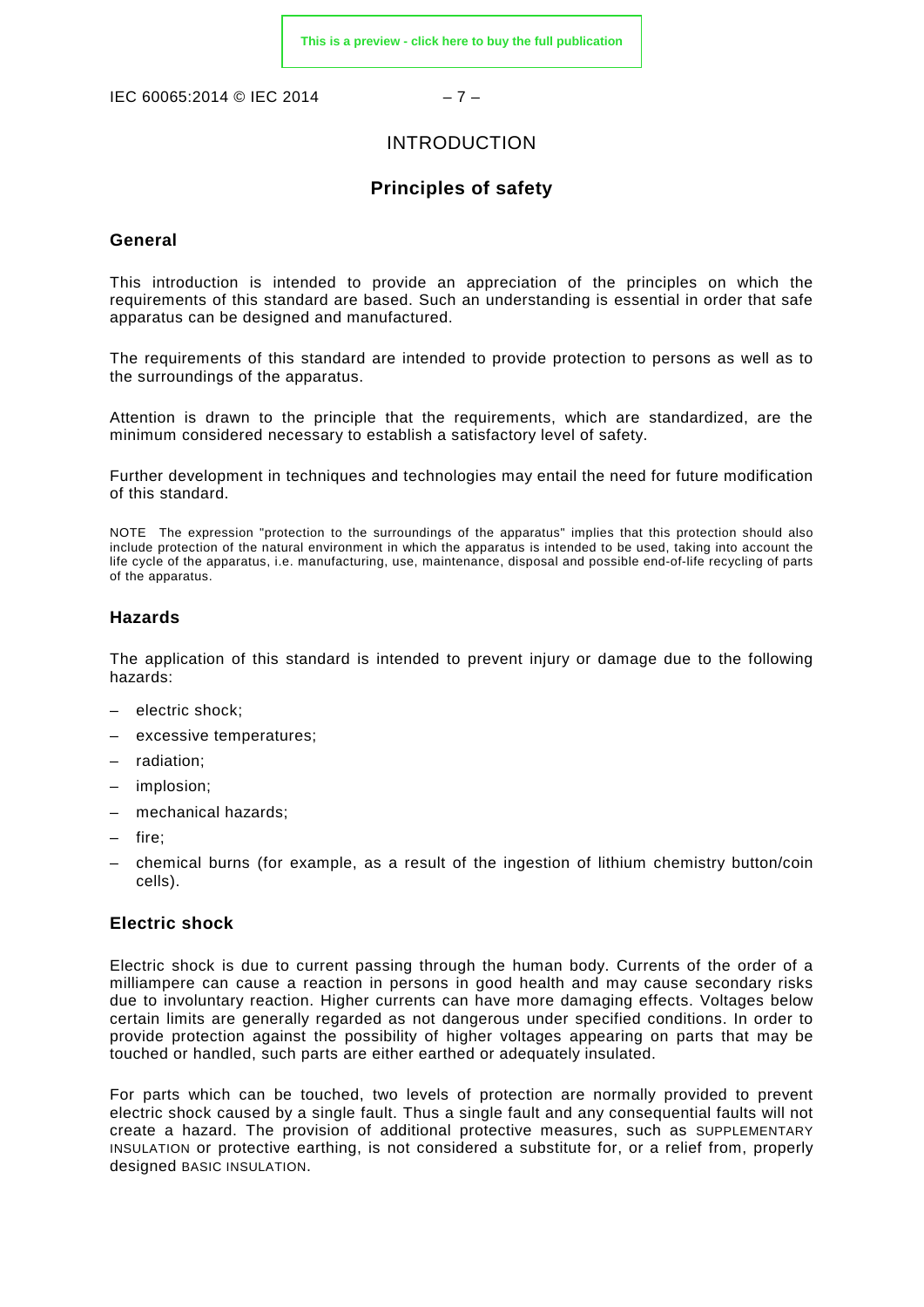etc.

– 8 – IEC 60065:2014 © IEC 2014

#### **Cause Prevention**

Contacts with parts normally at hazardous voltage.

Breakdown of insulation between parts normally at hazardous voltage and accessible parts.

Breakdown of insulation between parts normally at hazardous voltage and circuits normally at non-hazardous voltages, thereby putting accessible parts and terminals at hazardous voltage.

Segregate hazardous and non-hazardous voltage circuits either by double or reinforced insulation so that breakdown is not likely to occur, or by a protective earthed screen, or connect the circuit normally at non-hazardous voltage to protective earth, so that the voltage which can develop is limited to a safe value.

Prevent access to parts at hazardous voltage by fixed or locked covers, interlocks,

Discharge capacitors at hazardous voltages.

Either use double or reinforced insulation between parts normally at hazardous voltages and accessible parts so that breakdown is not likely to occur, or connect accessible conductive parts to protective earth so that the voltage which can develop is limited to a safe value. Provide adequate

mechanical and electrical strength.

Touch current from parts at hazardous voltage through the human body.

(Touch current can include current due to RFI filter components connected between mains supply circuits and accessible parts or terminals.)

Limit touch current to a safe value or provide a protective earthing connection to the accessible parts.

# **Excessive temperatures**

Requirements are included to prevent injury due to excessive temperatures of accessible parts, to prevent damaging of insulation due to excessive internal temperatures, and to prevent mechanical instability due to excessive temperatures developed inside the apparatus.

# **Radiation**

Requirements are included to prevent injury due to excessive energy levels of ionizing and laser radiation, for example by limiting the radiation to non-hazardous values.

## **Implosion**

Requirements are included to prevent injury due to implosion of picture tubes.

## **Mechanical hazards**

Requirements are included to ensure that the apparatus and its parts have adequate mechanical strength and stability, to avoid the presence of sharp edges and to provide guarding or interlocking of dangerous moving parts.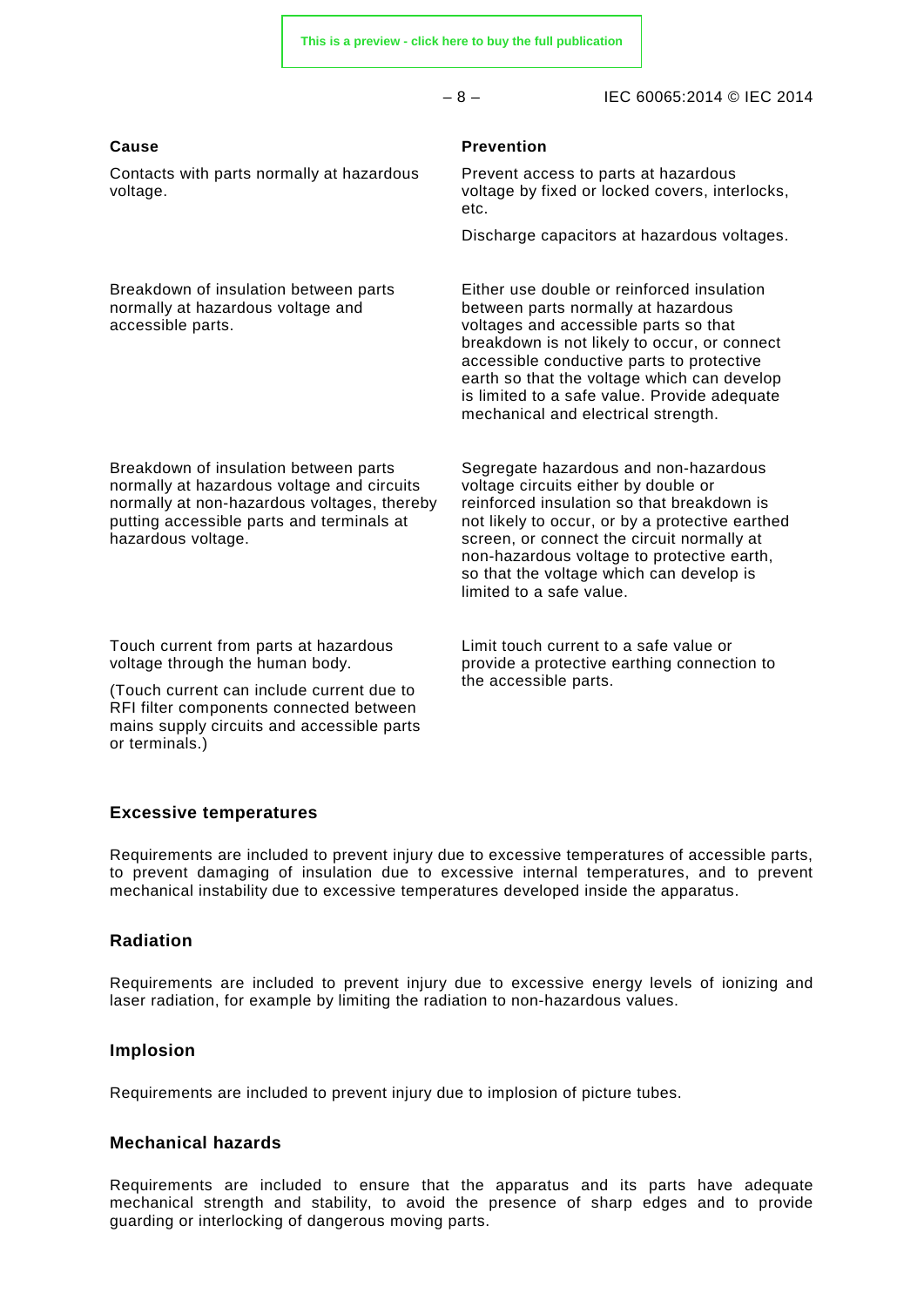IEC 60065:2014 © IEC 2014 – 9 –

# **Fire**

A fire can result from:

- heat;
- arcing;

caused by

- overloads;
- component failure;
- insulation breakdown;
- bad connections;
- conductor breakage.

Requirements are included that are intended to prevent fire originating within the apparatus from spreading beyond the immediate vicinity of the source of the fire or from causing damage to the surroundings of the apparatus.

The following preventive measures are recommended:

- the use of suitable components and subassemblies;
- the prevention of excessive temperature rise that might cause ignition under normal or fault conditions;
- the use of measures to eliminate POTENTIAL IGNITION SOURCES such as inadequate contacts, bad connections, interruptions;
- the limitation of the quantity of combustible material used;
- the control of the position of combustible materials in relation to POTENTIAL IGNITION SOURCES;
- the use of materials with high resistance to fire in the vicinity of POTENTIAL IGNITION SOURCES;
- the use of encapsulation or barriers to limit the spread of fire within the apparatus;
- the use of suitable fire retardant materials for the enclosure.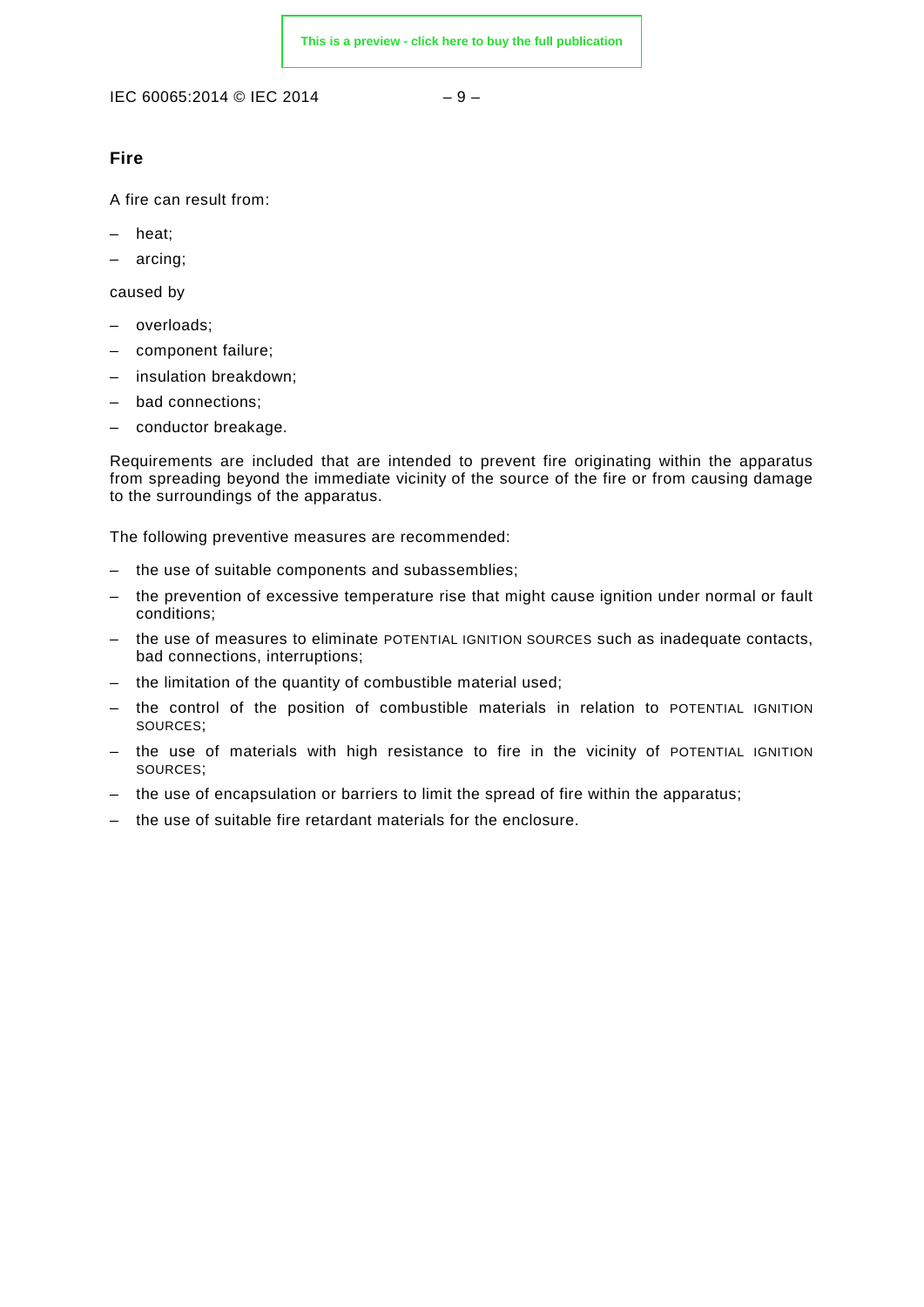$-10 - 10 - 10 = 15$  IEC 60065:2014 © IEC 2014

# **AUDIO, VIDEO AND SIMILAR ELECTRONIC APPARATUS – SAFETY REQUIREMENTS**

# <span id="page-9-0"></span>**1 General**

#### **1.1 Scope**

**1.1.1** This International Safety Standard applies to electronic apparatus designed to be fed from the MAINS, from a SUPPLY APPARATUS, from batteries or from REMOTE POWER FEEDING and intended for reception, generation, recording or reproduction of audio, video and associated signals. It also applies to apparatus designed to be used exclusively in combination with the above-mentioned apparatus.

This standard primarily concerns apparatus intended for household and similar general use but which may also be used in places of public assembly such as schools, theatres, places of worship and the workplace. PROFESSIONAL APPARATUS intended for use as described above is also covered unless falling specifically within the scope of other standards.

This standard concerns only safety aspects of the above apparatus; it does not concern other matters, such as style or performance.

This standard applies to the above-mentioned apparatus, if designed to be connected to the TELECOMMUNICATION NETWORK or similar network, for example by means of an integrated modem.

Some examples of apparatus within the scope of this standard are:

- receiving apparatus and amplifiers for sound and/or vision;
- independent LOAD TRANSDUCERS and SOURCE TRANSDUCERS;
- SUPPLY APPARATUS intended to supply other apparatus covered by the scope of this standard;
- ELECTRONIC MUSICAL INSTRUMENTS, and electronic accessories such as rhythm generators, tone generators, music tuners and the like for use with electronic or non-electronic musical instruments;
- audio and/or video educational apparatus;
- video projectors;

NOTE 1 Film projectors, slide projectors and overhead projectors are covered by IEC 60335-2-56.

- video cameras and video monitors;
- video games and flipper games;
- juke boxes;
- electronic gaming and scoring machines;

NOTE 2 Video games, flipper games and gaming machines and other amusement games for commercial use are covered by IEC 60335-2-82.

- teletext equipment;
- record and optical disc players;
- tape and optical disc recorders;
- antenna signal converters and amplifiers;
- antenna positioners;
- Citizen's Band apparatus;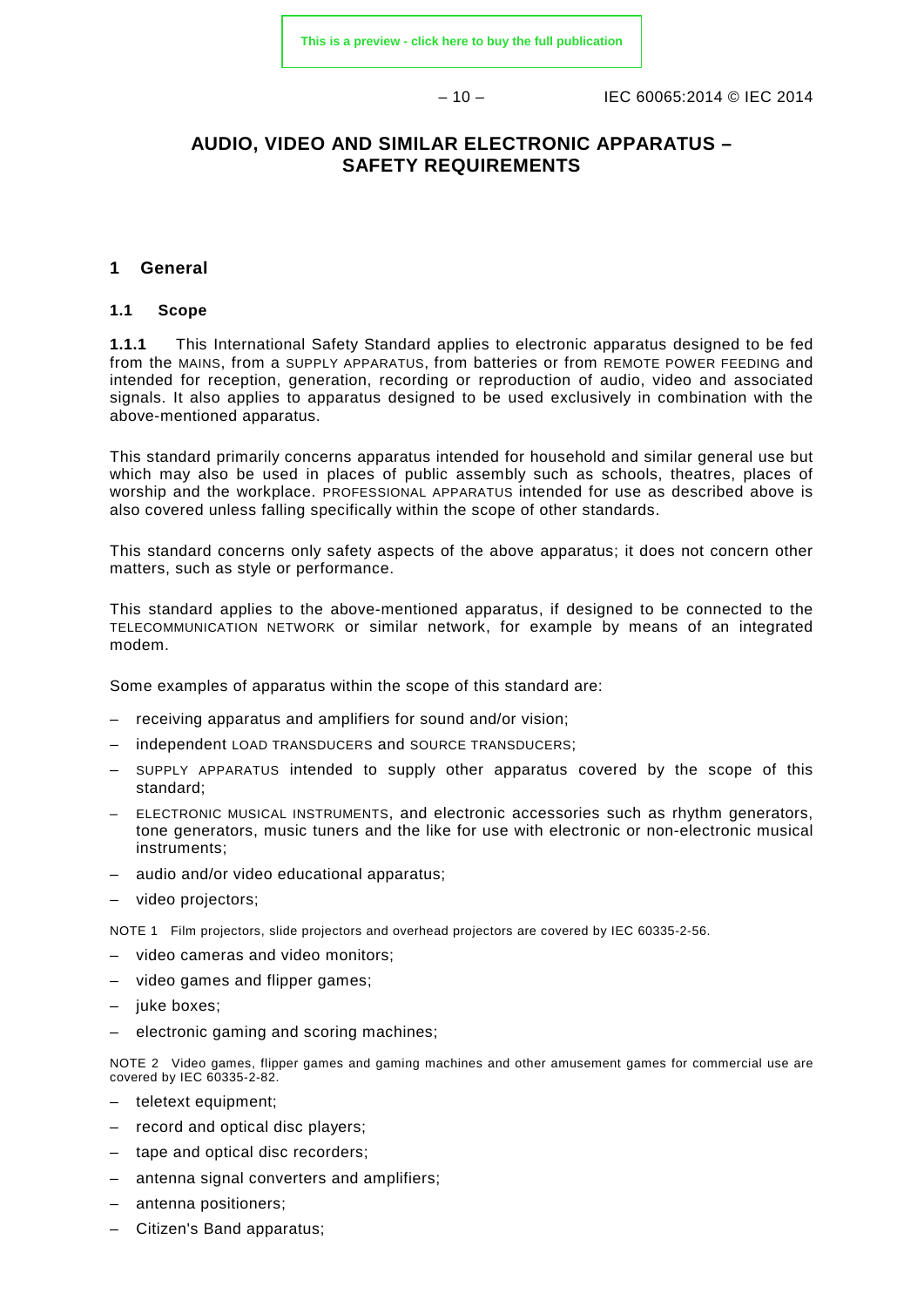IEC 60065:2014 © IEC 2014 – 11 –

- apparatus for IMAGERY;
- electronic light effect apparatus;
- apparatus for use in alarm systems;
- intercommunication apparatus, using low voltage MAINS as the transmission medium;
- cable head-end receivers;
- professional general use amplifiers, record or disc players, tape players, recorders, and public address systems;
- professional sound/video systems;
- electronic flash apparatus for photographic purposes (see Annex L); and
- multimedia apparatus.

The requirements of IEC 60950-1 may also be used to meet the requirements for safety of multimedia apparatus (see also IEC Guide 112).

**1.1.2** This standard applies to apparatus with a RATED SUPPLY VOLTAGE not exceeding

- 250 V a.c. single phase or d.c. supply;
- 433 V a.c. in the case of apparatus for connection to a supply other than single-phase.

**1.1.3** This standard applies to apparatus for use at altitudes not exceeding 2 000 m above sea level, primarily in dry locations and in regions with moderate or tropical climates.

For apparatus with protection against splashing water, additional requirements are given in Annex A.

For apparatus to be connected to TELECOMMUNICATION NETWORKS, additional requirements are given in Annex B.

For apparatus intended to be used in vehicles, ships or aircraft, or at altitudes exceeding 2 000 m above sea level, additional requirements may be necessary.

NOTE 1 See Table A.2 of IEC 60664-1:2007.

NOTE 2 China has special requirement in choosing multiplication factors at altitude above 2 000 m.

Requirements, additional to those specified in this standard, may be necessary for apparatus intended for special conditions of use.

**1.1.4** For apparatus designed to be fed from the MAINS, this standard applies to apparatus intended to be connected to a MAINS supply with transient overvoltages not exceeding overvoltage category II according to IEC 60664-1.

For apparatus subject to transient overvoltages exceeding those for overvoltage category II, additional protection may be necessary in the MAINS supply of the apparatus.

#### **1.2 Normative references**

The following documents, in whole or in part, are normatively referenced in this document and are indispensable for its application. For dated references, only the edition cited applies. For undated references, the latest edition of the referenced document (including any amendments) applies.

IEC 60027 (all parts), *Letter symbols to be used in electrical technology*

IEC 60038:2009, *IEC standard voltages*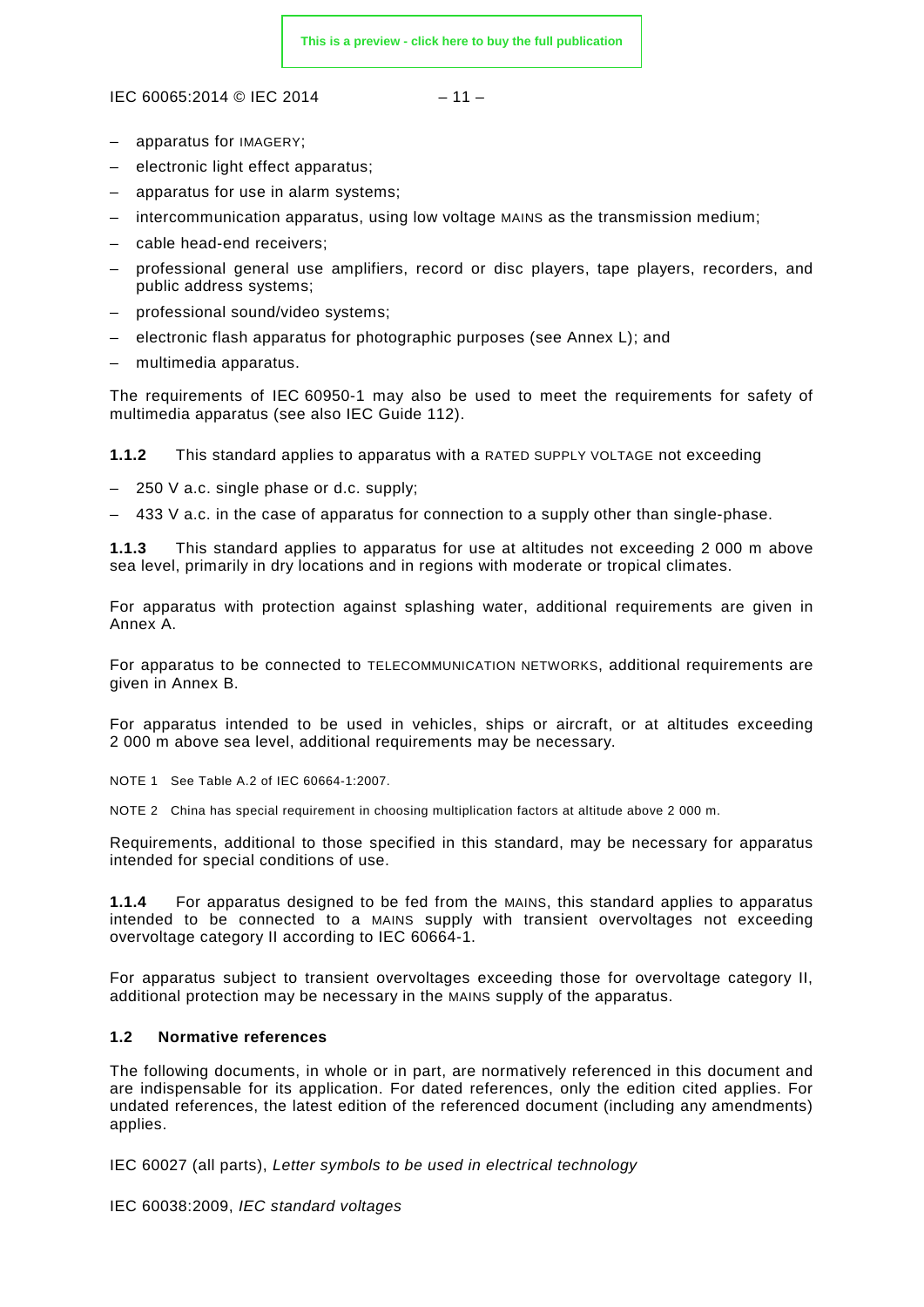– 12 – IEC 60065:2014 © IEC 2014

IEC 60068-2-6:2007, *Environmental testing – Part 2-6: Tests – Test Fc: Vibration (sinusoidal)*

IEC 60068-2-31:2008, *Environmental testing - Part 2-31: Tests - Test Ec: Rough handling shocks, primarily for equipment-type specimens*

IEC 60068-2-75, *Environmental testing – Part 2-75: Tests – Test Eh: Hammer tests*

IEC 60068-2-78, *Environmental testing – Part 2-78: Tests – Test Cab: Damp heat, steady state*

IEC 60085, *Electrical insulation – Thermal evaluation and designation*

IEC 60086-4, *Primary batteries – Part 4: Safety of lithium batteries*

IEC 60107-1:1997, *Methods of measurement on receivers for television broadcast transmissions – Part 1: General considerations – Measurements at radio and video frequencies*

IEC 60112, *Method for the determination of the proof and the comparative tracking indices of solid insulating materials*  Amendment 1:2009

IEC 60127 (all parts), *Miniature fuses*

IEC 60127-6, *Miniature fuses. Part 6: Fuse-holders for miniature cartridge fuse-links*

IEC 60167:1964, *Methods of test for the determination of the insulation resistance of solid insulating materials*

IEC 60216 (all parts), *Electrical insulating materials – Thermal endurance properties*

IEC 60227 (all parts), *Polyvinyl chloride insulated cables of rated voltages up to and including 450/750 V* 

IEC 60227-2:1997, *Polyvinyl chloride insulated cables of rated voltages up to and including 450/750 V – Part 2: Test methods*

IEC 60245 (all parts), *Rubber insulated cables – Rated voltages up to and including 450/750 V* 

IEC 60249-2 (all parts), *Base materials for printed circuits – Part 2: Specifications* 

IEC 60268-1:1985, *Sound system equipment – Part 1: General*

IEC 60317-43, *Specifications for particular types of winding wires – Part 43: Aromatic polyimide type wrapped round copper wire, class 240*

IEC 60320 (all parts), *Appliance couplers for household and similar general purposes*

IEC 60320-1, *Appliance couplers for household and similar general purposes – Part 1: General requirements*

IEC 60335-1, *Household and similar electrical appliances – Safety – Part 1: General requirements*

IEC 60384-1:2008, *Fixed capacitors for use in electronic equipment – Part 1: Generic specification*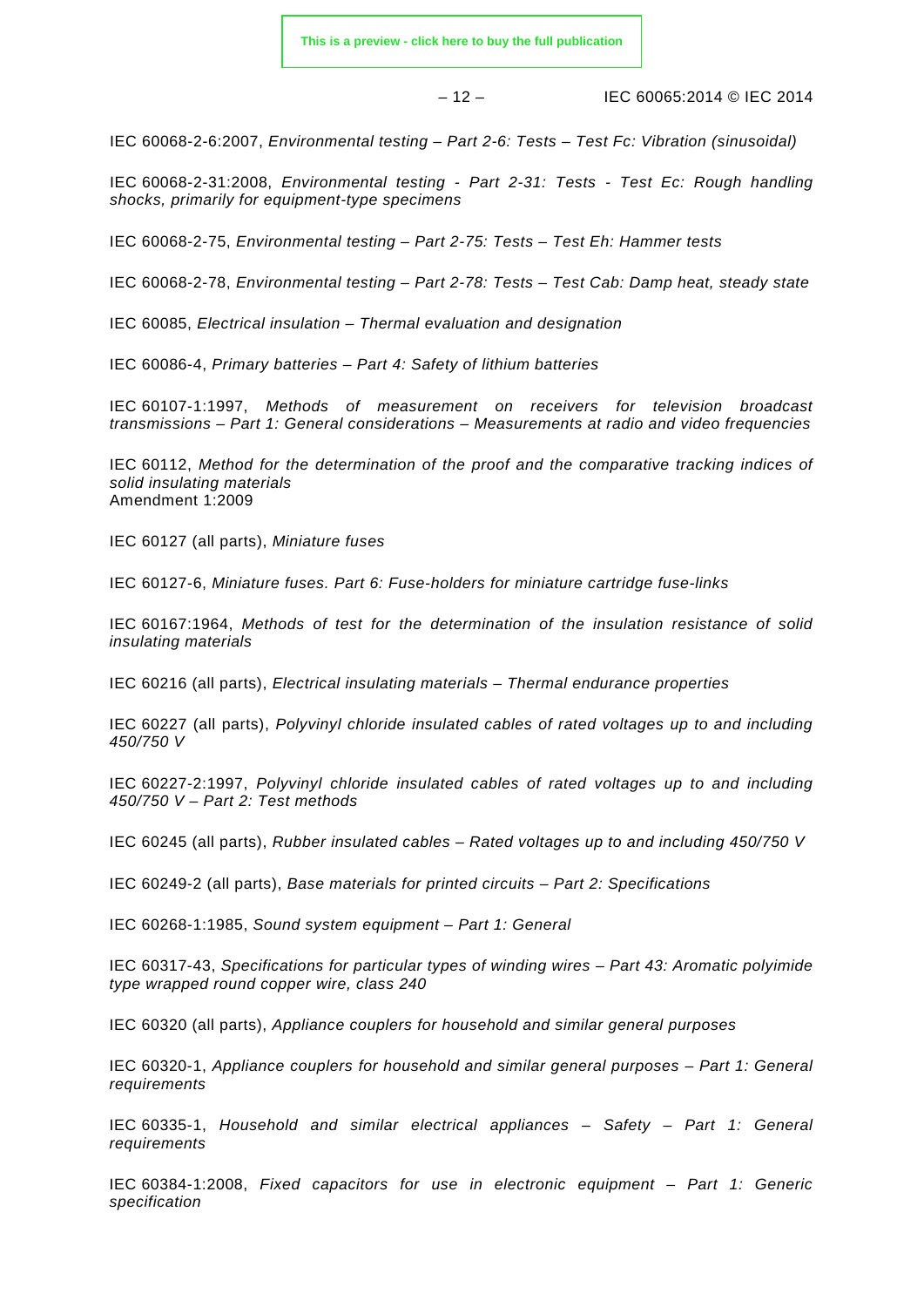IEC 60065:2014 © IEC 2014

 $\overline{\phantom{a}}$ 

$$
-13 -
$$

IEC 60384-14:2005, *Fixed capacitors for use in electronic equipment – Part 14: Sectional specification: Fixed capacitors for electromagnetic interference suppression and connection to the supply mains*

IEC 60410:1973, *Sampling plans and procedures for inspection by attributes*

IEC 60417, *Graphical symbols for use on equipment*, available from: [<http://www.graphical](http://www.graphical-symbols.info/equipment)[symbols.info/equipment>](http://www.graphical-symbols.info/equipment)

IEC 60454 (all parts), *Pressure-sensitive adhesive tapes for electrical purposes*

IEC 60529:1989, *Degrees of protection provided by enclosures (IP Code)*

IEC 60664-1:2007, *Insulation coordination for equipment within low-voltage systems – Part 1: Principles, requirements and tests*

IEC 60664-3, *Insulation coordination for equipment within low-voltage systems – Part 3: Use of coating, potting or moulding for protection against pollution* 

IEC 60691:2002, *Thermal links – Requirements and application guide*

IEC 60695-11-5:2004, *Fire hazard testing – Part 11-5: Test flames – Needle-flame test method – Apparatus, confirmatory test arrangement and guidance*

IEC 60695-11-10:2013, *Fire hazard testing – Part 11-10: Test flames – 50 W horizontal and vertical flame test methods* 

IEC 60730-1:2010, *Automatic electrical controls for household and similar use – Part 1: General requirements*

IEC 60747-5-5:2007, *Semiconductor devices – Discrete devices – Part 5-5: Optoelectronic devices – Photocouplers* Amendment 1:2013

IEC 60825-1:2007, *Safety of laser products – Part 1: Equipment classification and requirements*

IEC 60851-3:2009, *Winding wires – Test methods – Part 3: Mechanical properties*

IEC 60851-5:2008, *Winding wires – Test methods – Part 5: Electrical properties*

IEC 60851-6:2012, *Winding wires – Test methods – Part 6: Thermal properties*

IEC 60906 (all parts), *IEC system of plugs and socket-outlets for household and similar purposes*

IEC 60950-1:2005, *Information technology equipment – Safety – Part 1: General requirements* Amendment 1:2009 Amendment 2:2013[1](#page-12-0)

IEC 60990, *Methods of measurement of touch current and protective conductor current*

<span id="page-12-0"></span><sup>1</sup> A consolidated edition (2.2) exists, that includes IEC 60950-1:2005 and its Amendments 1:2009 and 2:2013.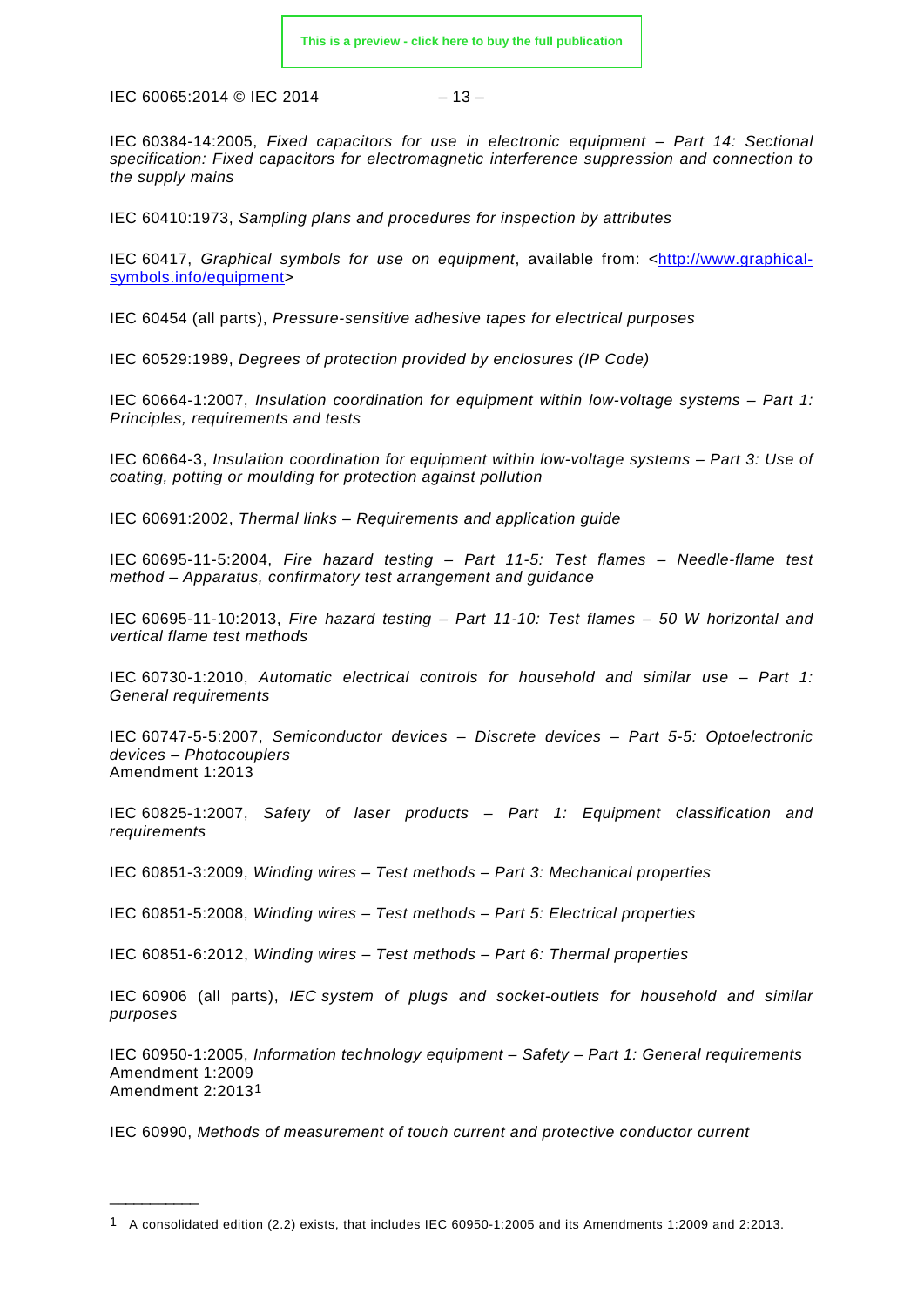– 14 – IEC 60065:2014 © IEC 2014

IEC 60998-2-2, *Connecting devices for low-voltage circuits for household and similar purposes – Part 2-2: Particular requirements for connecting devices as separate entities with screwlesstype clamping units*

IEC 60999-1, *Connecting devices – Electrical copper conductors – Safety requirements for screw-type and screwless-type clamping units – Part 1: General requirements and particular requirements for clamping units for conductors from 0,2 mm<sup>2</sup> up to 35 mm<sup>2</sup> (included)*

IEC 60999-2, *Connecting devices – Electrical copper conductors. Safety requirements for screw-type and screwless-type clamping units – Part 2: Particular requirements for clamping units for conductors above 35 mm<sup>2</sup> up to 300 mm<sup>2</sup> (included)*

IEC 61032:1997, *Protection of persons and equipment by enclosures – Probes for verification*

IEC 61051-2:1991, *Varistors for use in electronic equipment – Part 2: Sectional specification for surge suppression varistors*  Amendment 1:2009

IEC 61058-1:2000, *Switches for appliances – Part 1: General requirements*

IEC/TS 61149, *Guide for safe handling and operation of mobile radio equipment*

IEC 61260, *Electroacoustics – Octave-band and fractional-octave-band filters*

IEC 61293, *Marking of electrical equipment with ratings related to electrical supply – Safety requirements*

IEC 61558-1:2005, *Safety of power transformers, power supplies, reactors and similar products – Part 1: General requirements and tests* Amendment 1:2009[2](#page-13-0)

IEC 61558-2-16, *Safety of power transformers, power supply units and similar products for voltages up to 1 100 V – Part 2-16: Particular requirements and tests for switch mode power supply units and transformers for switch mode power supply units*

IEC 61965, *Mechanical safety of cathode ray tubes*

IEC 62133, *Secondary cells and batteries containing alkaline or other non-acid electrolytes – Safety requirements for portable sealed secondary cells, and for batteries made from them, for use in portable applications*

IEC 62151:2000, *Safety of equipment electrically connected to a telecommunication network*

IEC 62368-1, *Audio/video, information and communication technology equipment* <sup>−</sup> *Part 1: Safety requirements* 

IEC 62471:2006, *Photobiological safety of lamps and lamp systems*

IEC Guide 104, *The preparation of safety publications and the use of basic safety publications and group safety publications*

IEC Guide 112, *Guide on the safety of multimedia equipment*

 $\overline{\phantom{a}}$ 

<span id="page-13-0"></span><sup>2</sup> A consolidated edition (2.1) exists, that includes IEC 61558-1:2005 and its Amendment 1:2009.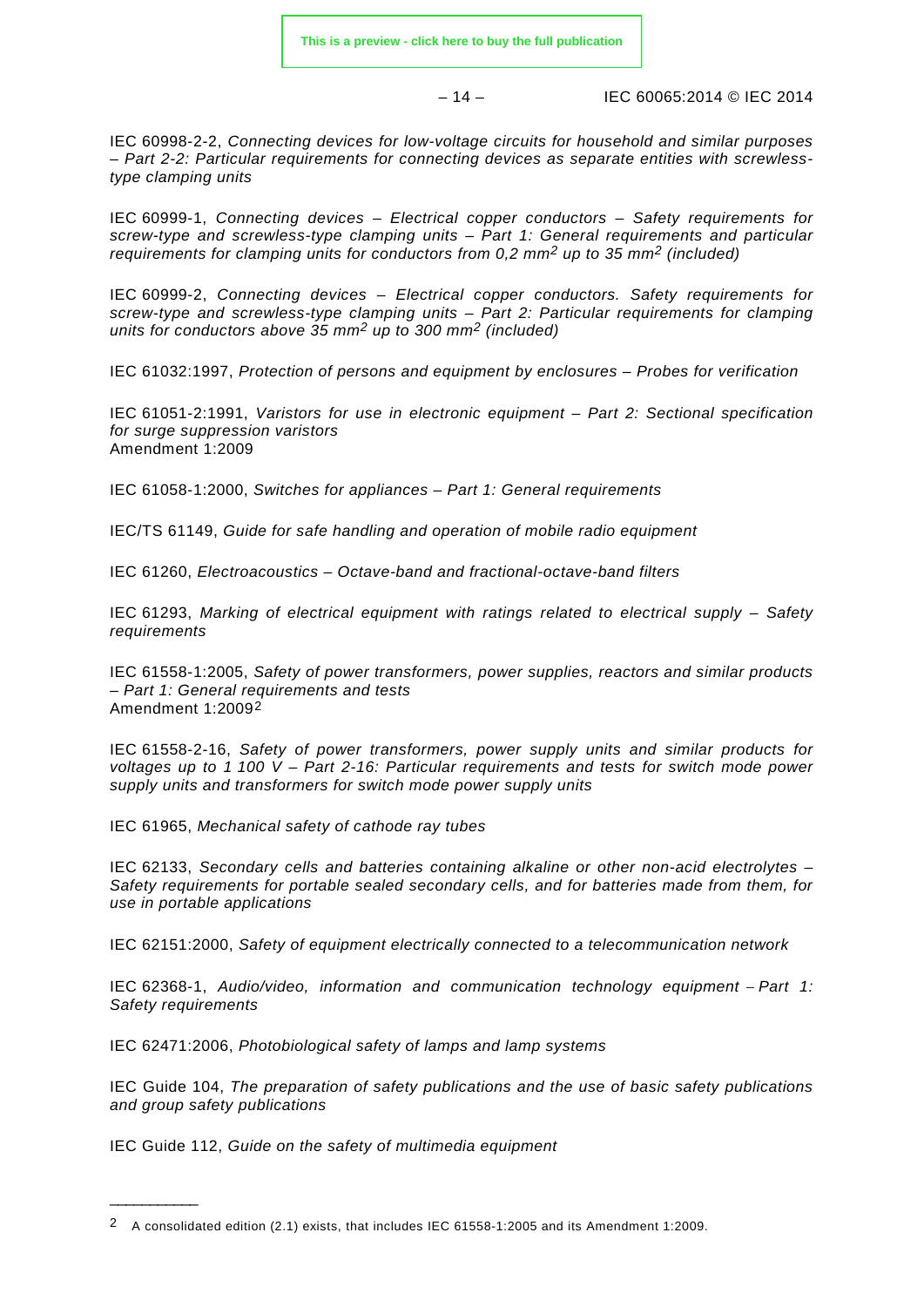IEC 60065:2014 © IEC 2014 – 15 –

ISO 261, *ISO general purpose metric screw threads – General plan*

ISO 262, *ISO general-purpose metric screw threads – Selected sizes for screws, bolts and nuts*

ISO 306:2004, *Plastics – Thermoplastic materials – Determination of Vicat softening temperature (VST)*

ISO 2859-1:1999, *Sampling procedures for inspection by attributes – Part 1: Sampling schemes indexed by acceptance quality level (AQL) for lot-by-lot inspection*

ISO 7000, *Graphical symbols for use on equipment – Index and synopsis*, available from: [<http://www.graphical-symbols.info/equipment>](http://www.graphical-symbols.info/equipment)

ISO 9773, *Plastics – Determination of burning behaviour of thin flexible vertical specimens in contact with a small-flame ignition source*

<span id="page-14-0"></span>ITU-T Recommendation K.44*, Resistibility tests for telecommunication equipment exposed to overvoltages and overcurrents – Basic recommendation*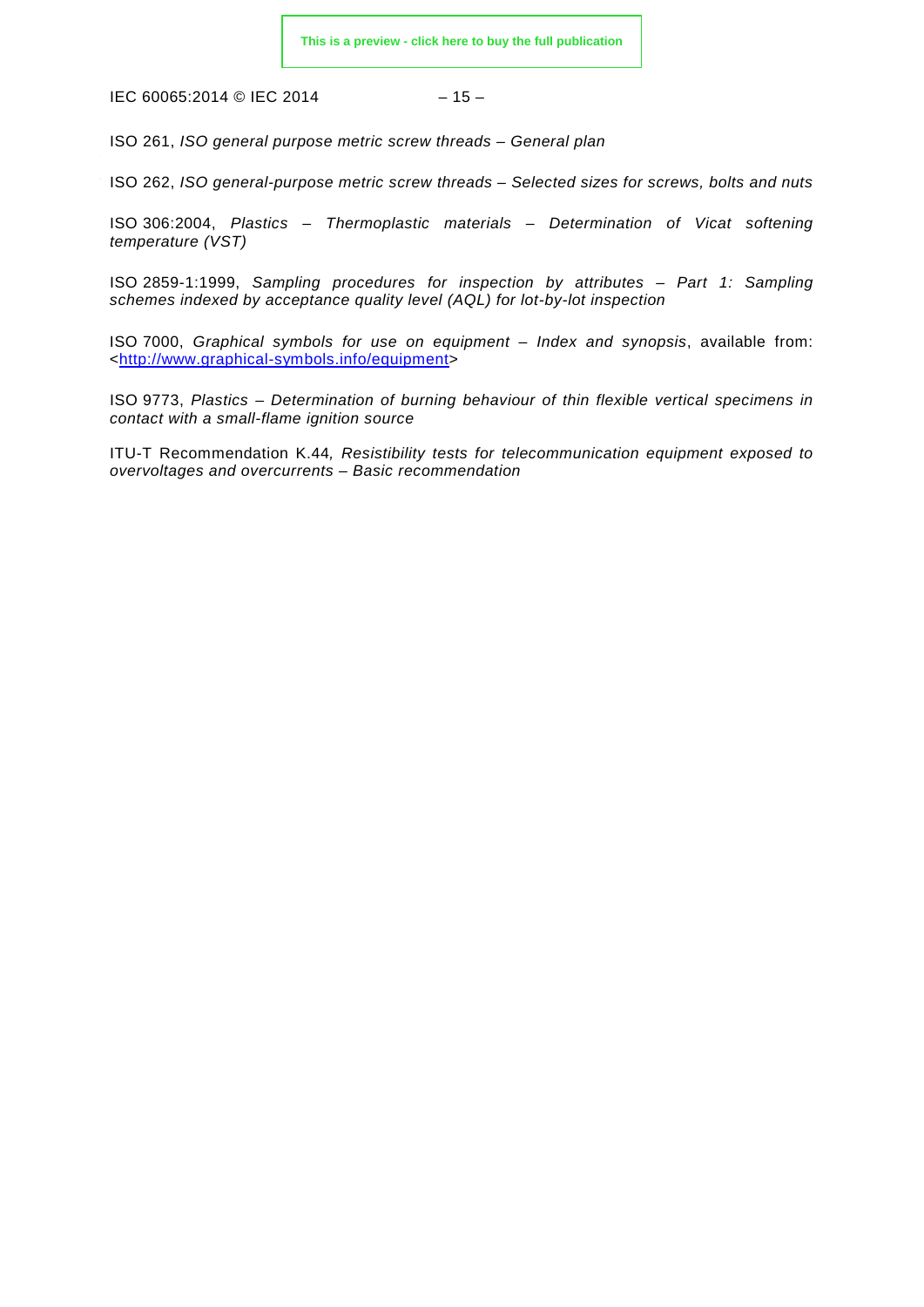– 166 – IEC 60065:2014 © IEC 2014

# SOMMAIRE

| 1        |                                                                                       |  |
|----------|---------------------------------------------------------------------------------------|--|
| 2        |                                                                                       |  |
| 3        |                                                                                       |  |
| 4        |                                                                                       |  |
| 5        |                                                                                       |  |
| 6        |                                                                                       |  |
| 7        |                                                                                       |  |
| 8        | Exigences de construction relatives à la protection contre les chocs électriques  212 |  |
| 9        | Danger de choc électrique dans les conditions normales de fonctionnement 221          |  |
| 10       |                                                                                       |  |
| 11       |                                                                                       |  |
| 12       |                                                                                       |  |
| 13       |                                                                                       |  |
| 14       |                                                                                       |  |
| 15       |                                                                                       |  |
| 16       |                                                                                       |  |
| 17       |                                                                                       |  |
| 18       | Résistance mécanique des tubes à image et protection contre les effets d'une          |  |
|          |                                                                                       |  |
|          |                                                                                       |  |
| 19<br>20 |                                                                                       |  |
|          | Annexe A (normative) Exigences supplémentaires pour les appareils protégés contre     |  |
|          |                                                                                       |  |
|          | Annexe B (normative) Appareils destinés à être reliés aux RESEAUX DE                  |  |
|          | Annexe C (normative) Filtre passe-bande pour mesure de bruit à bande large 308        |  |
|          | Annexe D (normative) Réseau de mesure pour les COURANTS DE CONTACT309                 |  |
|          | Annexe E (normative) Mesure des LIGNES DE FUITE et DISTANCES DANS L'AIR 310           |  |
|          |                                                                                       |  |
|          |                                                                                       |  |
|          | Annexe H (normative) Fils de bobinage isolés pour utilisation sans intercouche        |  |
|          |                                                                                       |  |
|          | Annexe J (normative) Autre méthode pour la détermination des DISTANCES DANS L'AIR     |  |
|          | Annexe K (normative) Générateur d'impulsions d'essai (voir 13.3.4 et Annexe J,        |  |
|          | Annexe L (normative) Exigences complémentaires pour les appareils électroniques à     |  |
|          | Annexe M (informative) Exemples d'exigences relatives aux programmes de contrôle      |  |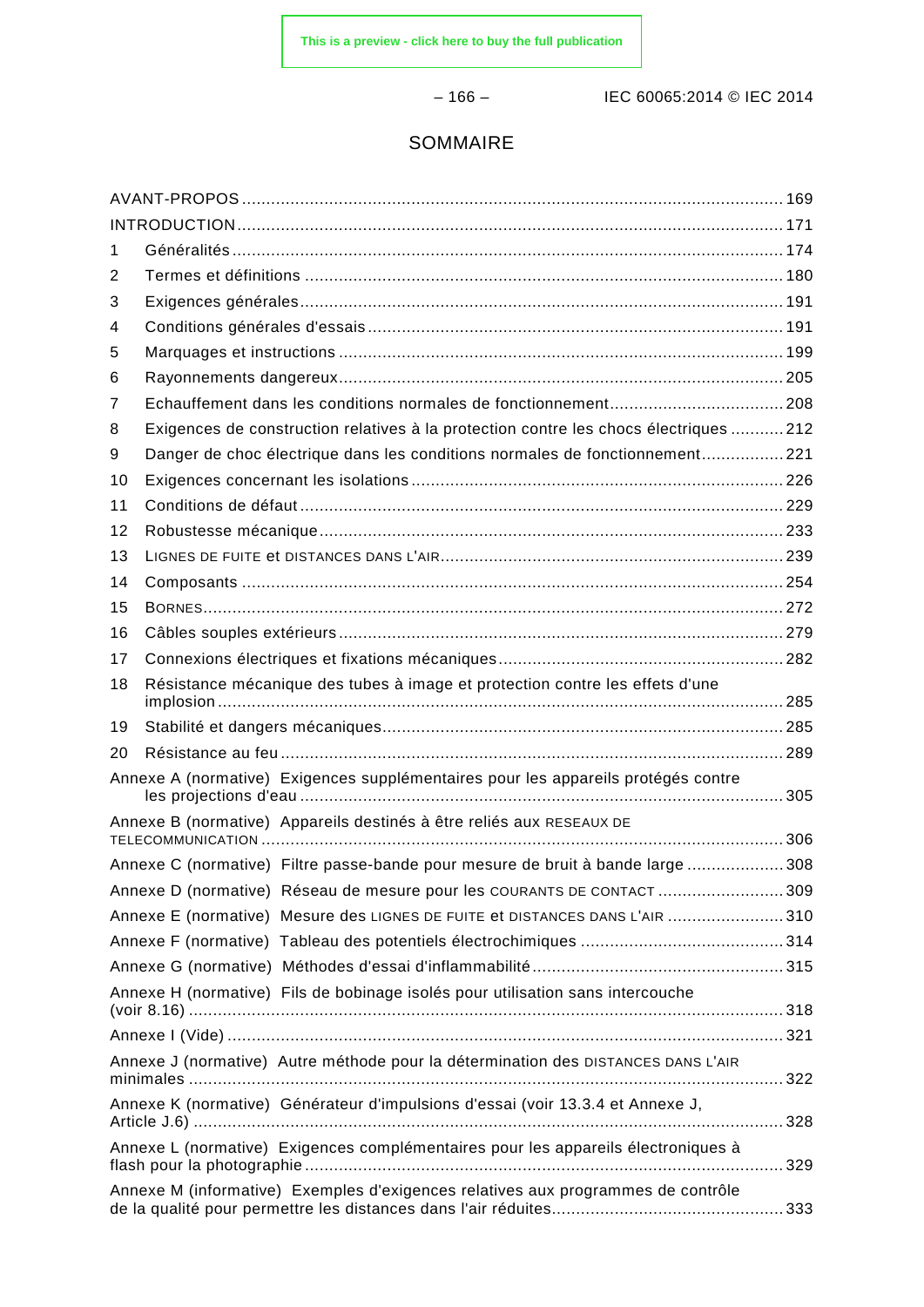IEC 60065:2014 © IEC 2014 - 167 -

| Figure 9 - Calibre d'essai de la robustesse mécanique des connecteurs d'antenne         |  |
|-----------------------------------------------------------------------------------------|--|
| Figure 10 - LIGNES DE FUITE et DISTANCES DANS L'AIR minimales sur une CARTE IMPRIMEE300 |  |
| Figure 11 - Appareil d'essai pour les appareils faisant corps avec la fiche de          |  |
|                                                                                         |  |
|                                                                                         |  |
| Figure 13 - Distances à partir des SOURCES DE FEU POTENTIELLES et exemple de            |  |
|                                                                                         |  |
|                                                                                         |  |
|                                                                                         |  |
|                                                                                         |  |
|                                                                                         |  |
| Figure C.1 - Filtre passe-bande pour mesure de bruit en bande large (limites de la      |  |
| Figure D.1 - Réseau de mesure pour les COURANTS DE CONTACT conformes à                  |  |
|                                                                                         |  |
|                                                                                         |  |
|                                                                                         |  |
|                                                                                         |  |
|                                                                                         |  |
|                                                                                         |  |
|                                                                                         |  |
|                                                                                         |  |
|                                                                                         |  |
|                                                                                         |  |
|                                                                                         |  |
|                                                                                         |  |
|                                                                                         |  |
|                                                                                         |  |
|                                                                                         |  |
|                                                                                         |  |
|                                                                                         |  |

Tableau 5 – Tensions d'essai pour la rigidité diélectrique et valeurs de la résistance

d'isolement ......................................................................................................................... 229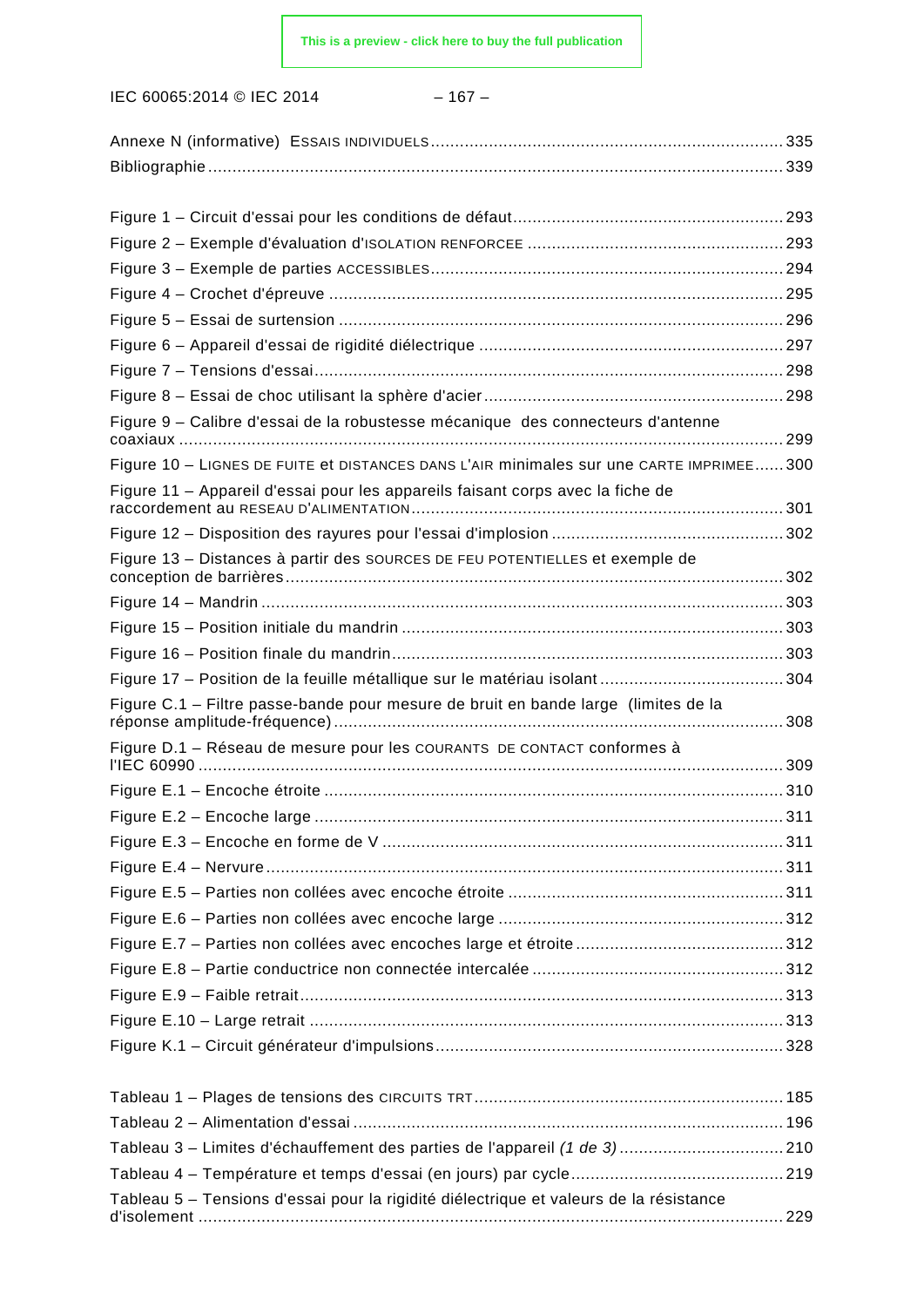– 168 – IEC 60065:2014 © IEC 2014

| Tableau 8 - DISTANCES DANS L'AIR minimales pour l'isolation dans les circuits en LIAISON<br>CONDUCTRICE AVEC LE RESEAU et entre ces circuits et les circuits non en LIAISON                                                                                          |  |
|----------------------------------------------------------------------------------------------------------------------------------------------------------------------------------------------------------------------------------------------------------------------|--|
| Tableau 9 - DISTANCES DANS L'AIR supplémentaires pour l'isolation dans les circuits en<br>LIAISON CONDUCTRICE AVEC LE RESEAU à TENSION DE SERVICE crête supérieure à la valeur<br>crête de la tension nominale du RESEAU D'ALIMENTATION et entre ces circuits et les |  |
| Tableau 10 - DISTANCES DANS L'AIR minimales dans les circuits non en LIAISON                                                                                                                                                                                         |  |
|                                                                                                                                                                                                                                                                      |  |
| Tableau 12 - LIGNES DE FUITE et DISTANCES DANS L'AIR minimales (constructions                                                                                                                                                                                        |  |
| Tableau 13 - Classe d'inflammabilité en fonction de la distance par rapport aux                                                                                                                                                                                      |  |
|                                                                                                                                                                                                                                                                      |  |
|                                                                                                                                                                                                                                                                      |  |
|                                                                                                                                                                                                                                                                      |  |
|                                                                                                                                                                                                                                                                      |  |
|                                                                                                                                                                                                                                                                      |  |
| Tableau 19 - Masse et diamètre de la poulie pour les essais de contrainte  280                                                                                                                                                                                       |  |
|                                                                                                                                                                                                                                                                      |  |
| Tableau 21 - Distance par rapport aux SOURCES DE FEU POTENTIELLES et classes                                                                                                                                                                                         |  |
|                                                                                                                                                                                                                                                                      |  |
|                                                                                                                                                                                                                                                                      |  |
|                                                                                                                                                                                                                                                                      |  |
|                                                                                                                                                                                                                                                                      |  |
|                                                                                                                                                                                                                                                                      |  |
|                                                                                                                                                                                                                                                                      |  |
| Tableau K.1 - Valeurs des composants pour les circuits générateurs d'impulsions 328                                                                                                                                                                                  |  |
| Tableau M.1 - Règles pour l'échantillonnage et l'examen - DISTANCES DANS L'AIR                                                                                                                                                                                       |  |
|                                                                                                                                                                                                                                                                      |  |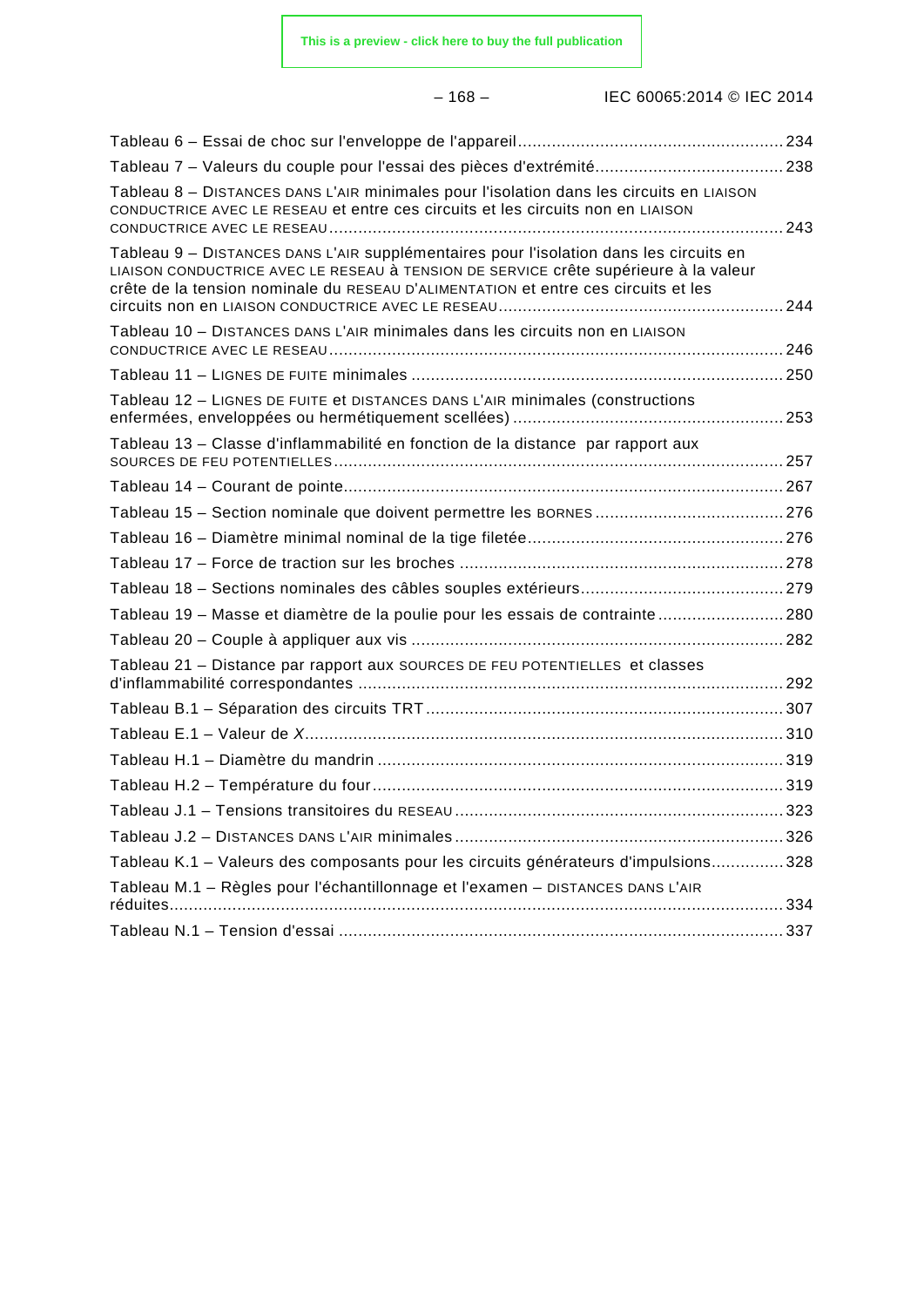IEC 60065:2014 © IEC 2014 – 169 –

# COMMISSION ÉLECTROTECHNIQUE INTERNATIONALE  $\overline{\phantom{a}}$  , where  $\overline{\phantom{a}}$

# **APPAREILS AUDIO, VIDÉO ET APPAREILS ÉLECTRONIQUES ANALOGUES – EXIGENCES DE SÉCURITÉ**

# AVANT-PROPOS

- <span id="page-18-0"></span>1) La Commission Electrotechnique Internationale (IEC) est une organisation mondiale de normalisation composée de l'ensemble des comités électrotechniques nationaux (Comités nationaux de l'IEC). L'IEC a pour objet de favoriser la coopération internationale pour toutes les questions de normalisation dans les domaines de l'électricité et de l'électronique. A cet effet, l'IEC – entre autres activités – publie des Normes internationales, des Spécifications techniques, des Rapports techniques, des Spécifications accessibles au public (PAS) et des Guides (ci-après dénommés "Publication(s) de l'IEC"). Leur élaboration est confiée à des comités d'études, aux travaux desquels tout Comité national intéressé par le sujet traité peut participer. Les organisations internationales, gouvernementales et non gouvernementales, en liaison avec l'IEC, participent également aux travaux. L'IEC collabore étroitement avec l'Organisation Internationale de Normalisation (ISO), selon des conditions fixées par accord entre les deux organisations.
- 2) Les décisions ou accords officiels de l'IEC concernant les questions techniques représentent, dans la mesure du possible, un accord international sur les sujets étudiés, étant donné que les Comités nationaux de l'IEC intéressés sont représentés dans chaque comité d'études.
- 3) Les Publications de l'IEC se présentent sous la forme de recommandations internationales et sont agréées comme telles par les Comités nationaux de l'IEC. Tous les efforts raisonnables sont entrepris afin que l'IEC s'assure de l'exactitude du contenu technique de ses publications; l'IEC ne peut pas être tenue responsable de l'éventuelle mauvaise utilisation ou interprétation qui en est faite par un quelconque utilisateur final.
- 4) Dans le but d'encourager l'uniformité internationale, les Comités nationaux de l'IEC s'engagent, dans toute la mesure possible, à appliquer de façon transparente les Publications de l'IEC dans leurs publications nationales et régionales. Toutes divergences entre toutes Publications de l'IEC et toutes publications nationales ou régionales correspondantes doivent être indiquées en termes clairs dans ces dernières.
- 5) L'IEC elle-même ne fournit aucune attestation de conformité. Des organismes de certification indépendants fournissent des services d'évaluation de conformité et, dans certains secteurs, accèdent aux marques de conformité de l'IEC. L'IEC n'est responsable d'aucun des services effectués par les organismes de certification indépendants.
- 6) Tous les utilisateurs doivent s'assurer qu'ils sont en possession de la dernière édition de cette publication.
- 7) Aucune responsabilité ne doit être imputée à l'IEC, à ses administrateurs, employés, auxiliaires ou mandataires, y compris ses experts particuliers et les membres de ses comités d'études et des Comités nationaux de l'IEC, pour tout préjudice causé en cas de dommages corporels et matériels, ou de tout autre dommage de quelque nature que ce soit, directe ou indirecte, ou pour supporter les coûts (y compris les frais de justice) et les dépenses découlant de la publication ou de l'utilisation de cette Publication de l'IEC ou de toute autre Publication de l'IEC, ou au crédit qui lui est accordé.
- 8) L'attention est attirée sur les références normatives citées dans cette publication. L'utilisation de publications référencées est obligatoire pour une application correcte de la présente publication.
- 9) L'attention est attirée sur le fait que certains des éléments de la présente Publication de l'IEC peuvent faire l'objet de droits de brevet. L'IEC ne saurait être tenue pour responsable de ne pas avoir identifié de tels droits de brevets et de ne pas avoir signalé leur existence.

La Norme internationale IEC 60065 a été établie par le comité d'études 108 de l'IEC: Sécurité des appareils électroniques dans le domaine de l'audio, de la vidéo, du traitement de l'information et des technologies de la communication. Elle a le statut d'une publication groupée de sécurité conformément au Guide 104 de l'IEC.

Cette huitième édition annule et remplace la septième édition parue en 2001, l'Amendement 1 (2005) et l'Amendement 2 (2010). Cette édition constitue une révision technique.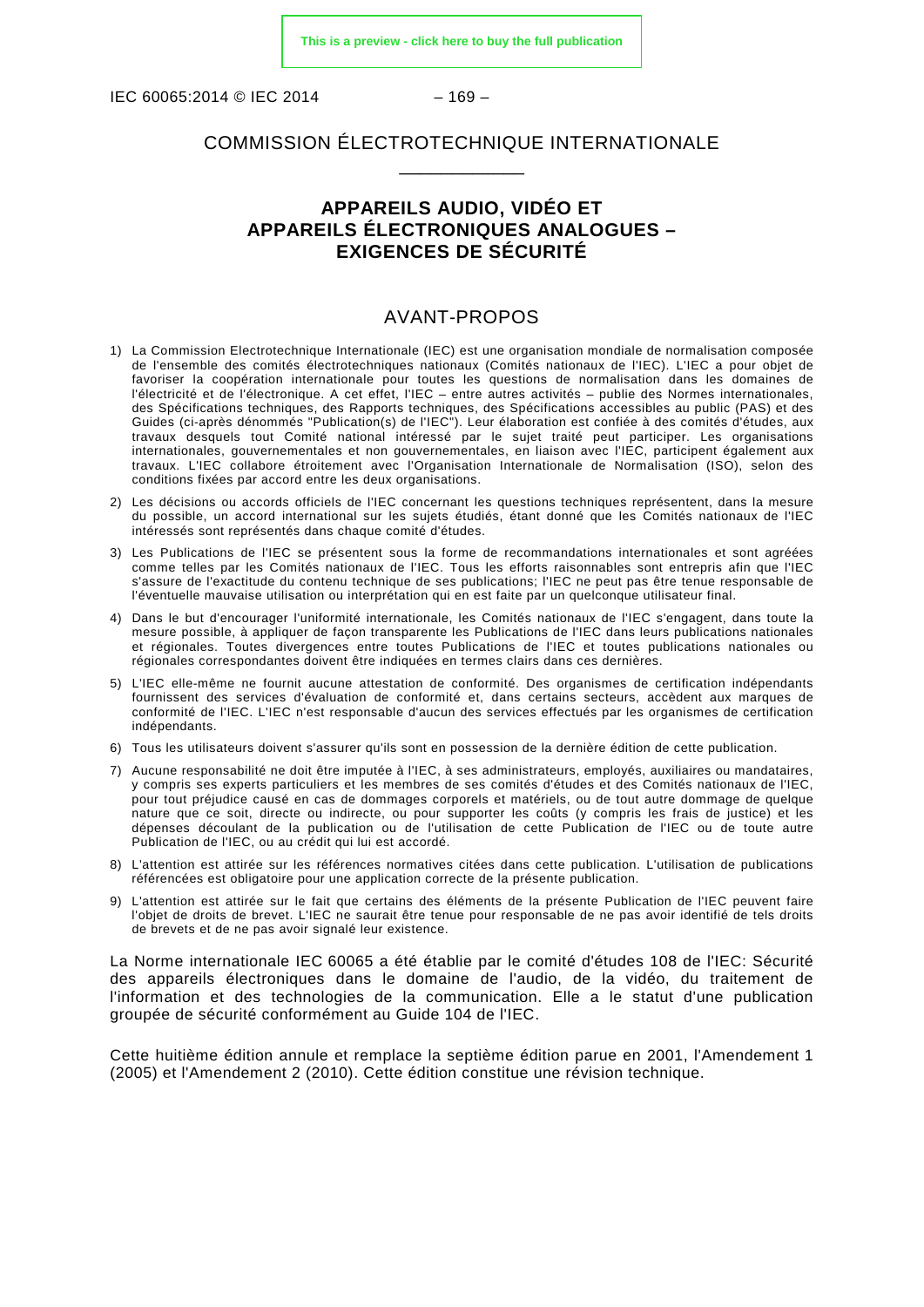– 170 – IEC 60065:2014 © IEC 2014

Les principales modifications de la présente édition par rapport à la septième édition sont les suivantes:

- Nouvelles exigences pour moyens de montage sur un mur ou un plafond;
- Nouvelles exigences relatives aux piles boutons;
- Toutes les notes ont été revues, en vue d'être conformes avec les nouvelles directives;
- Ajout d'exigences concernant les diodes électroluminescentes (LED);
- Les exigences concernant les lignes de fuite sont alignées sur l'IEC 60950-1;
- Changement dans les exigences du photocoupleur.

Le texte de cette norme est issu des documents suivants:

| <b>FDIS</b>  | Rapport de vote |
|--------------|-----------------|
| 108/523/FDIS | 108/541/RVD     |

Le rapport de vote indiqué dans le tableau ci-dessus donne toute information sur le vote ayant abouti à l'approbation de cette norme.

Cette publication a été rédigée selon les Directives ISO/IEC, Partie 2.

Dans cette norme, les formats ou caractères d'imprimerie suivants sont utilisés:

- exigences proprement dites et annexes normatives: caractères romains;
- déclarations de conformité et modalités d'essai: *caractères italiques*;
- notes/commentaires: petits caractères romains;
- conditions normatives au sein des tableaux: petits caractères romains;
- les termes ayant une définition à l'Article 2: PETITES MAJUSCULES.

Le comité a décidé que le contenu de cette publication ne sera pas modifié avant la date de stabilité indiquée sur le site web de l'IEC sous "http://webstore.iec.ch" dans les données relatives à la publication recherchée. A cette date, la publication sera

- reconduite,
- supprimée,
- remplacée par une édition révisée, ou
- amendée.

Le contenu des corrigenda de décembre 2015, décembre 2016 et décembre 2018 a été pris en considération dans cet exemplaire.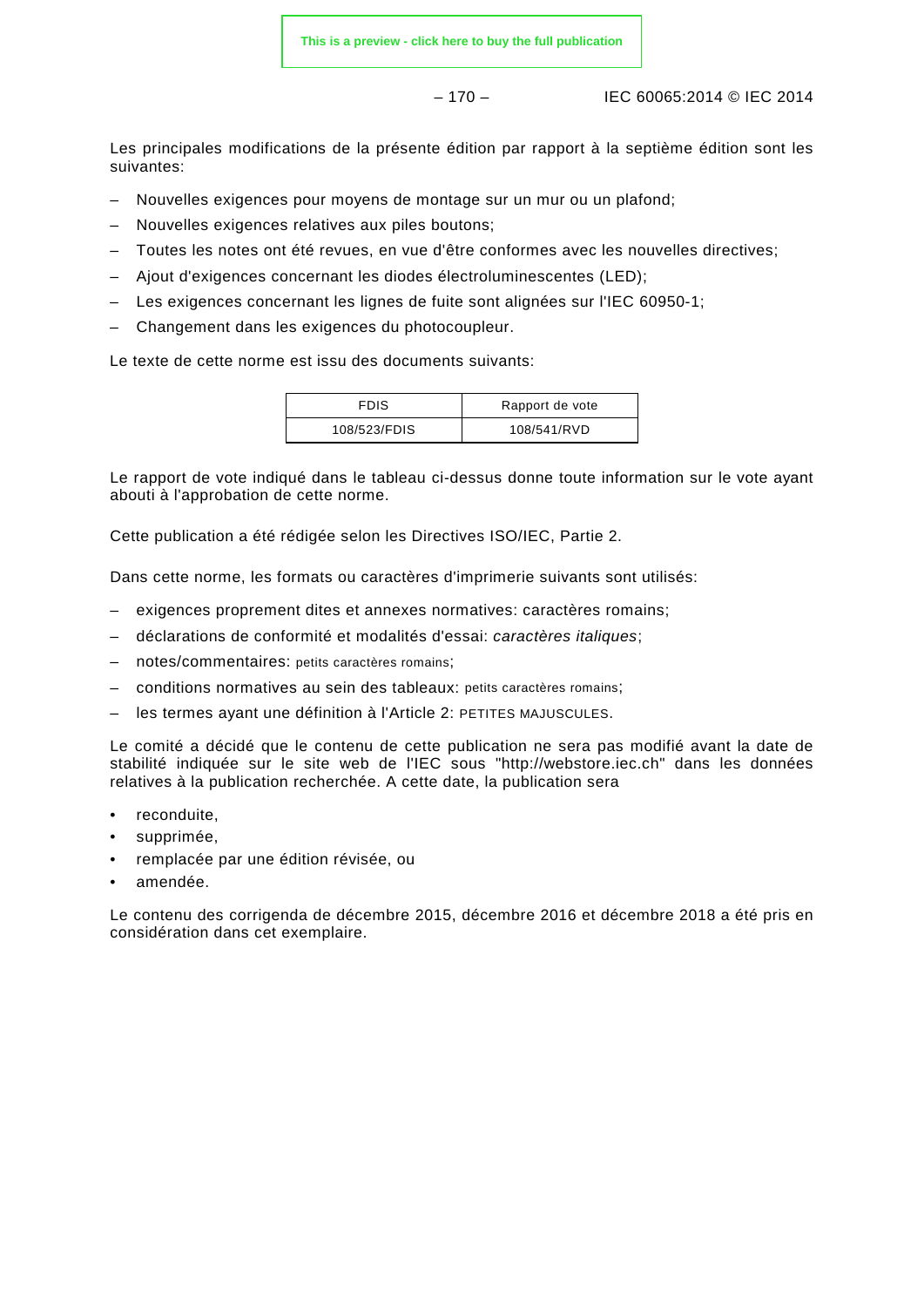<span id="page-20-0"></span>IEC 60065:2014 © IEC 2014 – 171 –

# INTRODUCTION

# **Principes de sécurité**

## **Généralités**

Cette introduction est destinée à permettre la compréhension des principes sur lesquels reposent les exigences de base de la présente norme. Cette compréhension est essentielle pour que puissent être conçus et fabriqués des appareils ne présentant pas de danger.

Les exigences de cette norme sont destinées à protéger les personnes ainsi que l'environnement de l'appareil.

Nous attirons l'attention sur le fait que les exigences normalisées sont le minimum jugé nécessaire pour atteindre un niveau de sécurité satisfaisant.

Les développements de la technique et de la technologie peuvent nécessiter la modification de cette norme.

NOTE L'expression "protéger l'environnement de l'appareil" implique qu'il convient que cette protection inclue également la protection de l'environnement naturel dans lequel l'appareil est destiné à être utilisé en tenant compte du cycle de vie de l'appareil, c'est-à-dire la fabrication, l'utilisation, la maintenance, la destruction et le recyclage en fin de vie éventuel de certaines parties de l'appareil.

# **Dangers**

La présente norme est destinée à éviter les blessures ou les dégâts dus aux risques suivants:

- chocs électriques;
- températures excessives;
- rayonnements;
- implosion;
- dangers mécaniques;
- feu;
- brûlures chimiques (consécutivement à l'ingestion de piles boutons au lithium, par exemple).

#### **Chocs électriques**

Un choc électrique est dû au courant qui passe à travers le corps humain. Des courants de l'ordre du milliampère peuvent provoquer une réaction chez des personnes en bonne santé et peuvent déclencher des réactions involontaires dangereuses. Des courants plus élevés peuvent provoquer des dégâts plus importants. Dans des conditions spécifiées, des tensions en dessous d'une certaine limite ne présentent généralement aucun danger. Certaines parties de l'appareil qui peuvent être touchées ou tenues à la main sont soit mises à la terre, soit correctement isolées, de façon à empêcher qu'elles soient soumises à des tensions trop élevées.

Pour se prémunir contre un choc électrique dû à un défaut unique, on fournit normalement deux niveaux de protection vis-à-vis des parties qui peuvent être touchées. Ainsi, un défaut unique et sa conséquence, quelle qu'elle soit, ne créeront pas de danger. Le fait d'appliquer des protections supplémentaires, comme L'ISOLATION SUPPLEMENTAIRE ou la mise à la terre de protection, ne remplace pas, même partiellement, la conception correcte de L'ISOLATION PRINCIPALE.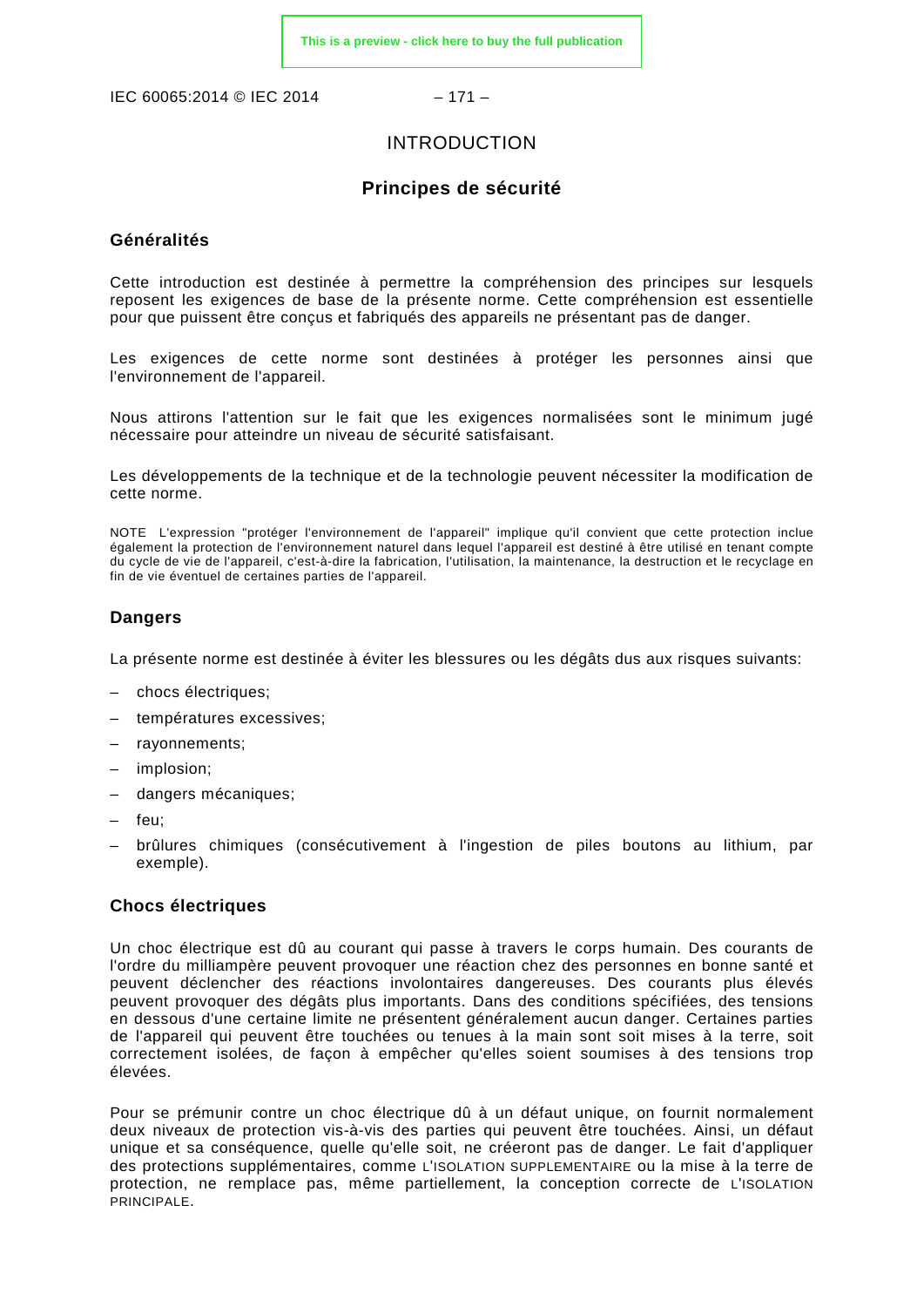**[This is a preview - click here to buy the full publication](https://webstore.iec.ch/publication/494&preview)**

– 172 – IEC 60065:2014 © IEC 2014

| <b>Cause</b>                                                                                                                                                                                                                                                                                               | <b>Prévention</b>                                                                                                                                                                                                                                                                                                                                                                                                                                                                                    |
|------------------------------------------------------------------------------------------------------------------------------------------------------------------------------------------------------------------------------------------------------------------------------------------------------------|------------------------------------------------------------------------------------------------------------------------------------------------------------------------------------------------------------------------------------------------------------------------------------------------------------------------------------------------------------------------------------------------------------------------------------------------------------------------------------------------------|
| Contact avec des parties présentant<br>normalement une tension dangereuse.                                                                                                                                                                                                                                 | Empêcher l'accès aux parties présentant une tension<br>dangereuse par des capots fixes ou verrouillés, par<br>des verrouillages, etc.                                                                                                                                                                                                                                                                                                                                                                |
|                                                                                                                                                                                                                                                                                                            | Décharger les condensateurs présentant des<br>tensions dangereuses.                                                                                                                                                                                                                                                                                                                                                                                                                                  |
| Mise en court-circuit des isolations<br>entre les parties accessibles et les<br>parties présentant normalement une<br>tension dangereuse.                                                                                                                                                                  | Utiliser soit une double isolation, soit une isolation<br>renforcée entre les parties accessibles et les parties<br>présentant normalement une tension dangereuse de<br>façon que la mise en court-circuit soit peu probable,<br>ou relier les parties conductrices accessibles à la<br>terre de protection de façon que la tension qui peut<br>s'établir soit limitée à une valeur ne présentant pas<br>de danger. Assurer une rigidité diélectrique et une<br>résistance mécanique satisfaisantes. |
| Mise en court-circuit des isolations<br>entre les parties présentant<br>normalement des tensions<br>dangereuses et les circuits accessibles<br>ne présentant normalement pas de<br>tension dangereuse qui, de ce fait,<br>porte les parties accessibles et les<br>connecteurs à une tension<br>dangereuse. | Séparer les circuits dangereux des circuits<br>accessibles ne présentant normalement pas de<br>tension dangereuse, soit par une isolation double ou<br>renforcée de façon que la mise en court-circuit soit<br>peu probable, soit par un écran de protection relié à<br>la terre, ou relier le circuit ne présentant pas de<br>danger à la terre de protection de façon que la<br>tension qui peut s'établir soit limitée à une valeur ne<br>présentant pas de danger.                               |
| Courant de contact à travers le corps<br>humain issu des parties présentant une<br>tension dangereuse                                                                                                                                                                                                      | Limiter le courant de contact à une valeur ne<br>présentant pas de danger, ou fournir une connexion<br>à la terre de protection.                                                                                                                                                                                                                                                                                                                                                                     |
| (Une partie de ce courant de contact<br>peut provenir des composants du filtre<br>d'antiparasitage connecté entre les<br>circuits reliés au réseau d'alimentation<br>et les parties accessibles ou les<br>connecteurs).                                                                                    |                                                                                                                                                                                                                                                                                                                                                                                                                                                                                                      |

# **Températures excessives**

Les exigences sont établies pour se prémunir contre les blessures dues aux températures excessives sur les parties accessibles, contre la détérioration des isolations en raison de températures internes excessives, et contre l'instabilité mécanique produite par des températures excessives à l'intérieur de l'appareil.

# **Rayonnement**

Les exigences sont établies pour éviter des blessures provoquées par des rayonnements ionisants ou laser d'énergie excessive, par exemple en limitant les rayonnements à une valeur admissible.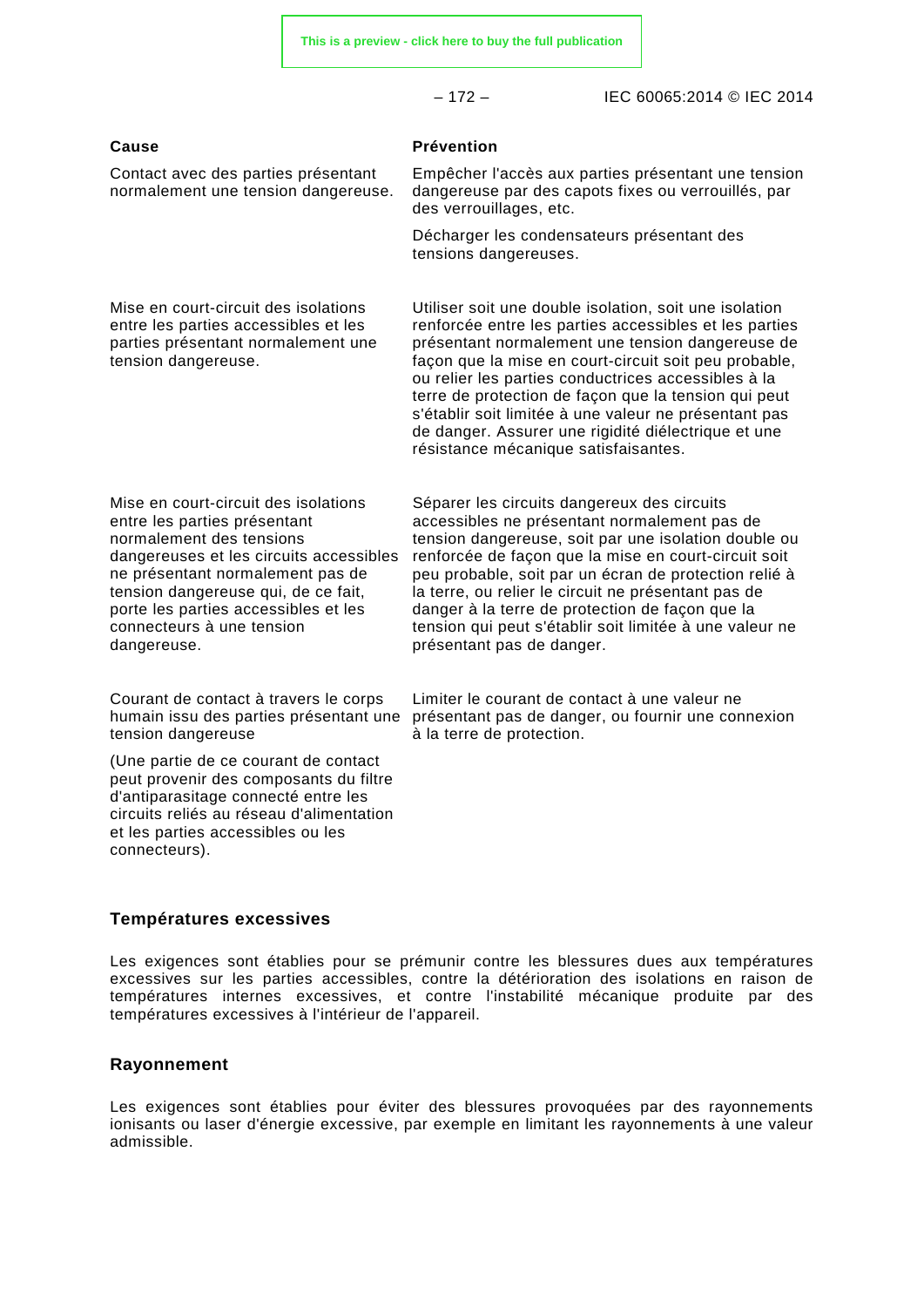IEC 60065:2014 © IEC 2014 – 173 –

# **Implosion**

Les exigences sont établies pour éviter des blessures dues à l'implosion des tubes à images.

# **Dangers mécaniques**

Les exigences sont établies pour garantir que l'appareil et ses éléments présentent une résistance et une stabilité mécanique satisfaisantes, ne présentent pas d'arête vive et assurent le verrouillage des parties mobiles dangereuses ou leur confinement par un dispositif de protection.

# **Feu**

Le feu peut provenir de:

- la chaleur;
- d'arcs électriques;

#### causé par

- des surcharges;
- le défaut d'un composant;
- le claquage d'une isolation;
- de mauvaises connexions;
- la rupture d'un conducteur.

Des exigences sont établies afin d'éviter qu'un feu provenant de l'intérieur de l'appareil puisse se propager autour de sa source ou puisse produire des dégâts à l'environnement de l'appareil.

Il est recommandé d'appliquer les mesures préventives suivantes:

- utiliser des composants et des sous-ensembles adaptés;
- éviter les températures excessives qui pourraient mettre le feu dans les conditions normales et anormales de fonctionnement;
- prendre des mesures pour éliminer les SOURCES DE FEU POTENTIELLES provenant de contacts intempestifs, de mauvaises connexions, de rupture de circuit;
- limiter la quantité de matériaux inflammables utilisés;
- assurer la position des matériaux combustibles vis-à-vis des SOURCES DE FEU POTENTIELLES;
- utiliser des matériaux très résistants au feu à proximité des SOURCES DE FEU POTENTIELLES;
- utiliser des barrières ou la mise sous boîtier pour empêcher la propagation du feu à l'intérieur de l'appareil;
- utiliser des matériaux résistants au feu pour l'enveloppe.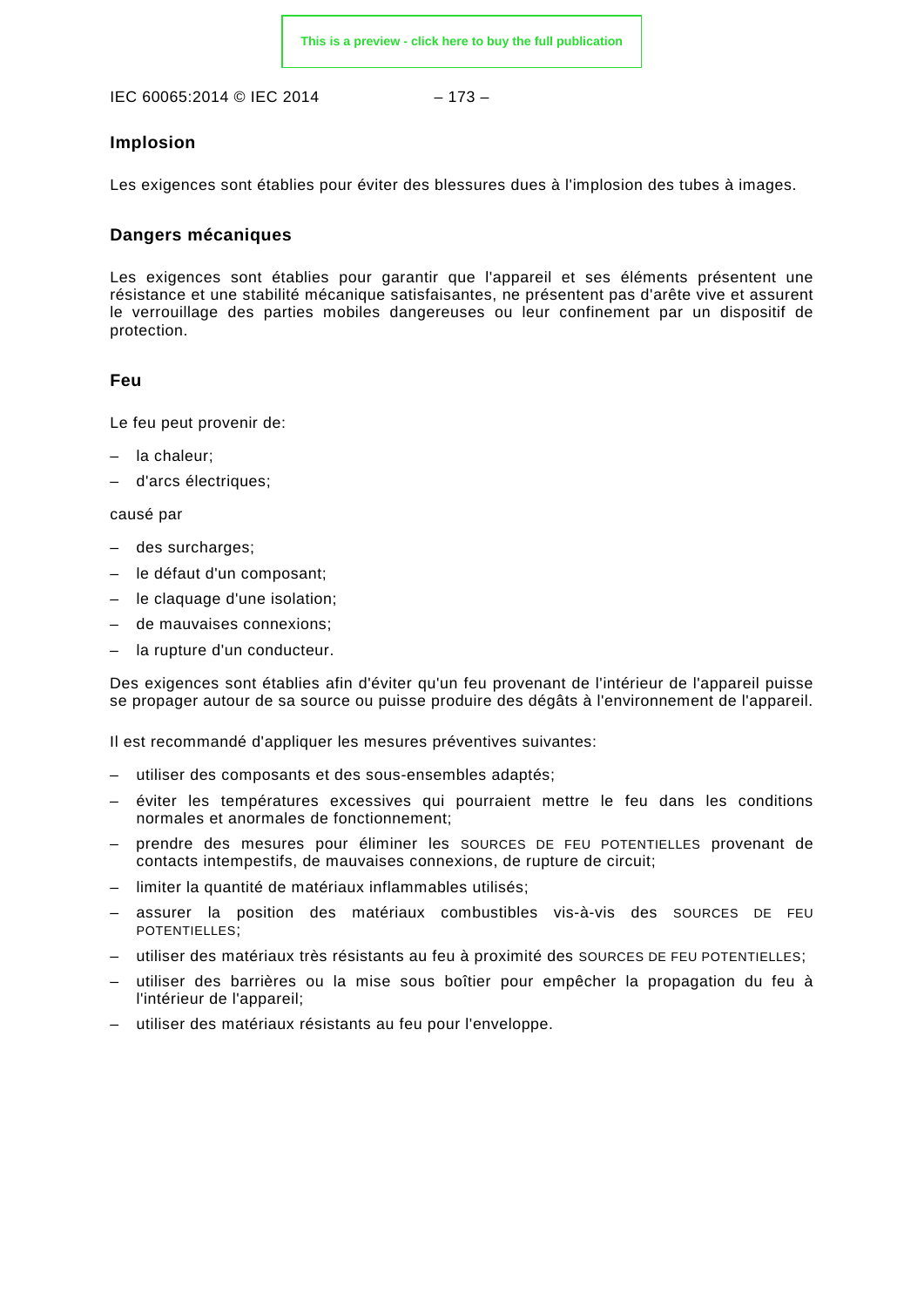– 174 – IEC 60065:2014 © IEC 2014

# **APPAREILS AUDIO, VIDÉO ET APPAREILS ÉLECTRONIQUES ANALOGUES – EXIGENCES DE SÉCURITÉ**

### <span id="page-23-0"></span>**1 Généralités**

## **1.1 Domaine d'application**

**1.1.1** La présente Norme internationale est applicable aux appareils électroniques destinés à être alimentés par un RESEAU D'ALIMENTATION, un APPAREIL D'ALIMENTATION, des piles ou batteries ou d'une TELEALIMENTATION et prévus pour la réception, la génération, l'enregistrement ou la reproduction de son, d'image et de signaux associés. Elle s'applique aussi aux appareils conçus pour être utilisés exclusivement en combinaison avec les appareils mentionnés ci-dessus.

Cette norme s'applique principalement aux appareils à usage domestique ou à usage général analogue, mais qui peuvent également être utilisés dans des lieux recevant du public tels qu'écoles, salles de spectacle, des édifices du culte et des lieux de travail. Les APPAREILS PROFESSIONNELS destinés aux usages décrits ci-dessus sont également couverts sauf s'ils sont spécifiquement mentionnés dans le domaine d'application d'une autre norme.

Cette norme concerne uniquement les aspects de sécurité des appareils ci-dessus et ne concerne pas les autres aspects tels que la présentation ou les performances.

Cette norme s'applique aux appareils ci-dessus, s'ils sont prévus pour être reliés à un RESEAU DE TELECOMMUNICATION ou un réseau similaire, par exemple par l'intermédiaire d'un modem incorporé.

Des exemples d'appareils entrant dans le domaine d'application de cette norme sont donnés ci-après:

- récepteurs et amplificateurs de son et/ou image;
- transducteurs de charge et transducteurs de source indépendants;
- APPAREILS D'ALIMENTATION destinés à alimenter d'autres appareils couverts par le domaine d'application de cette norme;
- APPAREILS DE MUSIQUE ELECTRONIQUES et accessoires électroniques associés tels que générateur de rythme, générateur de tons, système d'accord de musique et appareils similaires destinés à être utilisés en combinaison avec des instruments de musique électroniques ou non électroniques;
- appareils audio et/ou vidéo pour l'enseignement;
- projecteurs vidéo;

NOTE 1 Les projecteurs de film, projecteurs de diapositives, rétroprojecteurs et épidiascopes sont couverts par l'IEC 60335-2-56.

- appareils de prise de vues vidéo et moniteurs vidéo;
- jeux vidéo et flippers;
- juke boxes;
- jeux et afficheurs de scores électroniques;

NOTE 2 Les jeux vidéo, les jeux de billard, les machines de jeu et autres machines de divertissement à usage commercial sont couverts par l'IEC 60335-2-82.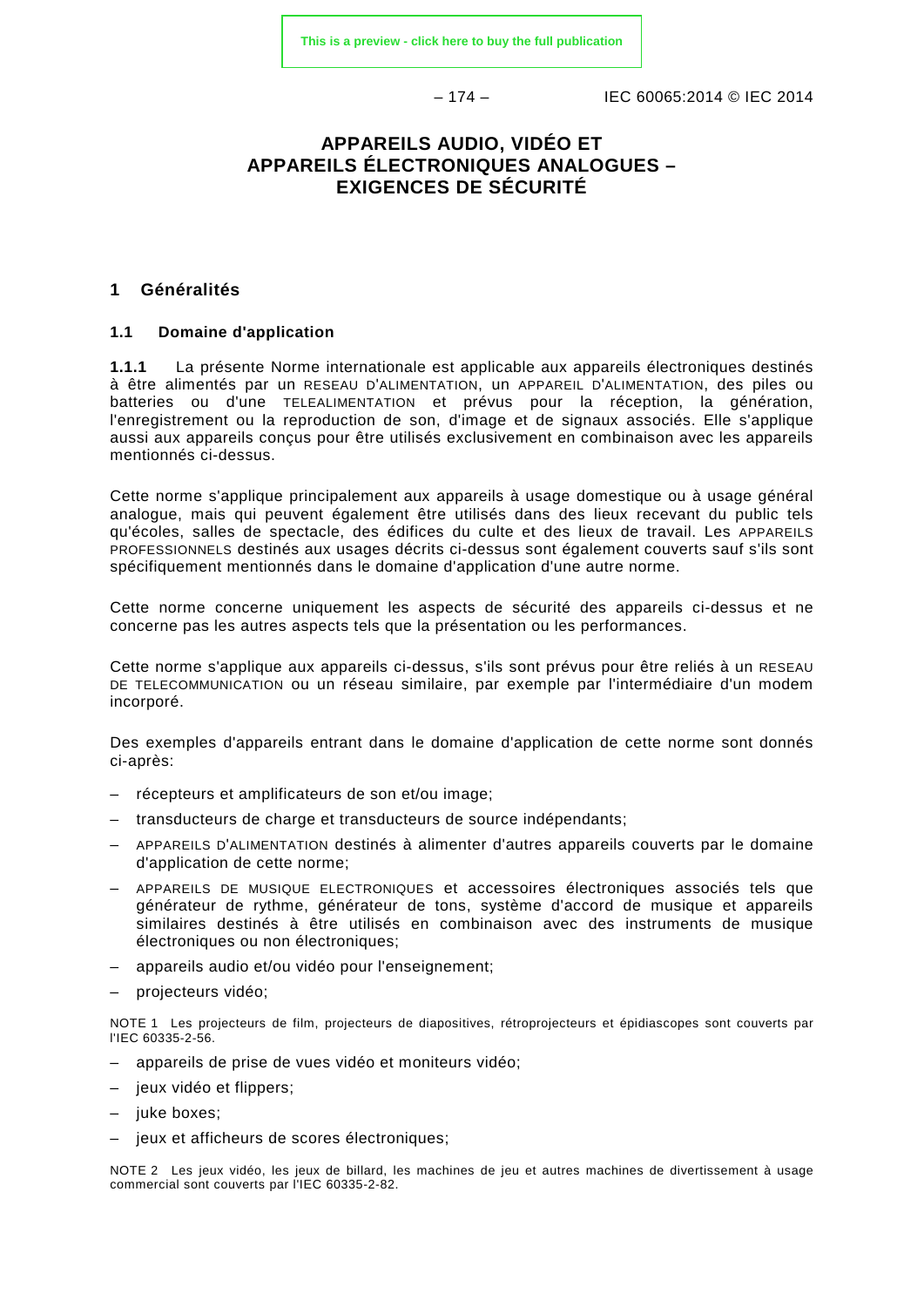IEC 60065:2014 © IEC 2014 – 175 –

- matériel de télétexte;
- lecteurs de disques et de disques optiques;
- enregistreurs de bandes et de disques optiques;
- convertisseurs et amplificateurs de signal d'antenne;
- positionneurs d'antenne;
- appareils de communication CB;
- appareils pour l'IMAGERIE;
- jeux de lumières électroniques;
- appareils utilisés dans les systèmes d'alarme;
- appareils de communication utilisant comme moyen de transmission le RESEAU D'ALIMENTATION basse tension;
- récepteurs de tête de réseaux de distribution par câble;
- appareils multimédias;
- amplificateurs, lecteurs de disques, lecteurs de bandes, enregistreurs et système de sonorisation, à usage général professionnel;
- systèmes audio/vidéo professionnel;
- appareils électroniques à flash pour la photographie (voir Annexe L); et
- appareils multimédias.

Les exigences de l'IEC 60950-1 peuvent également être utilisées pour répondre aux exigences des appareils multimédias (voir également le Guide 112 de l'IEC).

**1.1.2** La présente norme s'applique aux appareils dont la TENSION D'ALIMENTATION ASSIGNEE ne dépasse pas

- 250 V alternatif monophasé ou continu;
- 433 V alternatif dans le cas d'appareils connectés à une alimentation autre que monophasée.

**1.1.3** La présente norme s'applique aux appareils utilisés à des altitudes ne dépassant pas 2 000 m au-dessus du niveau de la mer, essentiellement dans des emplacements secs et dans des régions qui ont un climat tempéré ou tropical.

Pour les appareils protégés contre les projections d'eau, des exigences supplémentaires sont données dans l'Annexe A.

Pour les appareils destinés à être reliés à un RESEAU DE TELECOMMUNICATION, des exigences supplémentaires sont données dans l'Annexe B.

Pour les appareils destinés à être utilisés dans des véhicules, bateaux ou avions, ou à des altitudes dépassant 2 000 m au-dessus du niveau de la mer, des exigences supplémentaires peuvent être nécessaires.

NOTE 1 Voir le Tableau A.2 de l'IEC 60664-1:2007.

NOTE 2 La Chine a une exigence spéciale pour le choix des facteurs de multiplication aux altitudes supérieures à 2 000 m.

Des exigences, en supplément de celles spécifiées dans cette norme, peuvent être nécessaires pour les appareils destinés à des conditions d'utilisation spécifiques.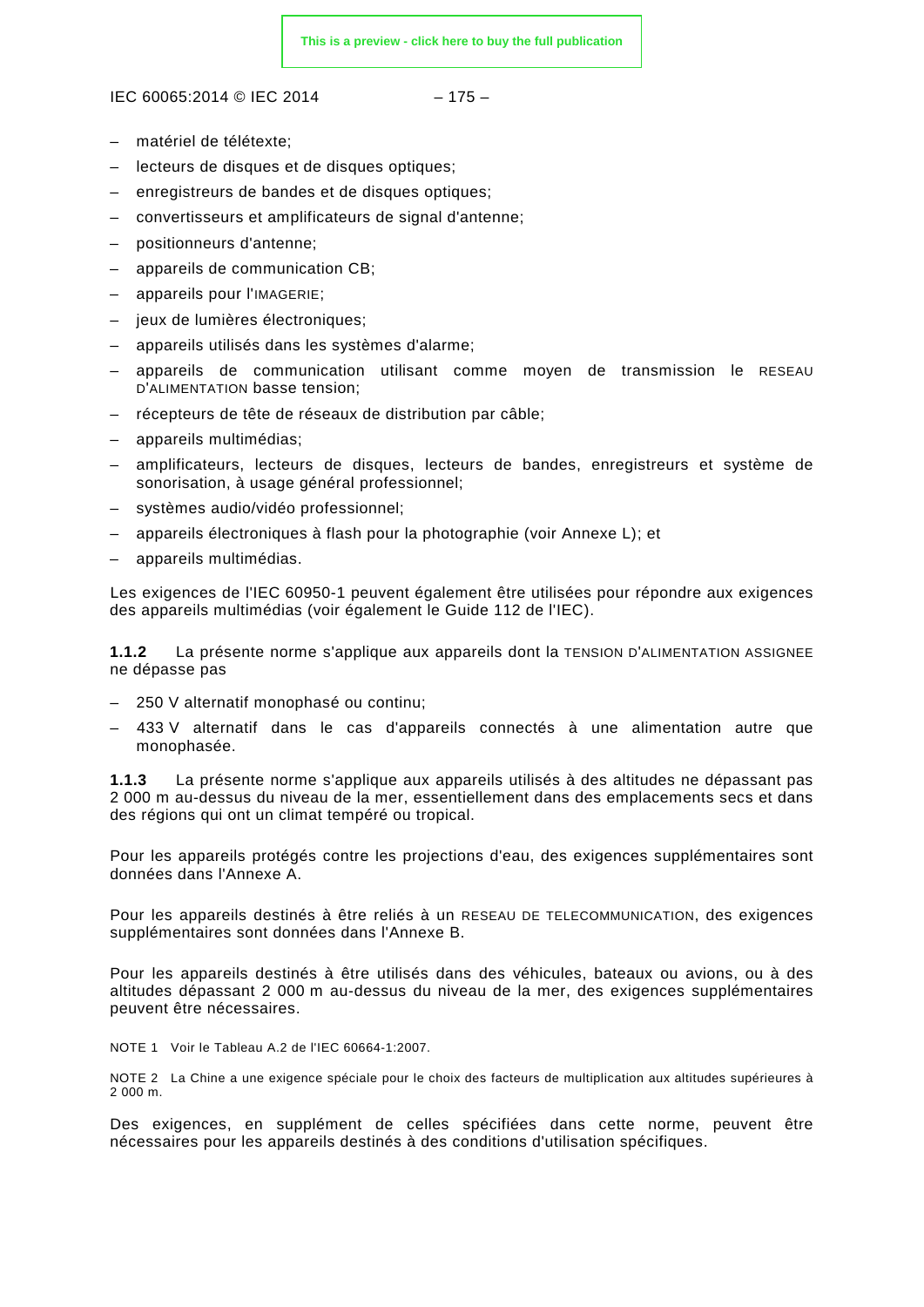– 176 – IEC 60065:2014 © IEC 2014

**1.1.4** Pour des appareils conçus pour être alimentés par le RESEAU D'ALIMENTATION, la présente norme s'applique aux appareils conçus pour être connectés à un RESEAU D'ALIMENTATION dont les surtensions transitoires ne dépassent pas les surtensions de la catégorie II selon l'IEC 60664-1.

Pour les appareils soumis à des tensions transitoires dépassant les surtensions de la catégorie II, des protections supplémentaires peuvent être nécessaires dans le RESEAU D'ALIMENTATION de l'appareil.

#### **1.2 Références normatives**

Les documents suivants sont cités en référence de manière normative, en intégralité ou en partie, dans le présent document et sont indispensables pour son application. Pour les références datées, seule l'édition citée s'applique. Pour les références non datées, la dernière édition du document de référence s'applique (y compris les éventuels amendements).

IEC 60027 (toutes les parties), *Symboles littéraux à utiliser en électrotechnique*

IEC 60038:2009, *Tensions normales de l'IEC* 

IEC 60068-2-6:2007, *Essais d'environnement – Partie 2-6: Essais – Essai Fc: Vibrations (sinusoïdales)*

IEC 60068-2-31:2008, *Essais d'environnement - Partie 2-31: Essais - Essai Ec: Choc lié à des manutentions brutales, essai destiné en premier lieu aux matériels*

IEC 60068-2-75, *Essais d'environnement – Partie 2-75: Essais – Essai Eh: Essais aux marteaux* 

IEC 60068-2-78, *Essais d'environnement – Partie 2-78: Essais – Essai Cab: Chaleur humide, essai continu*

IEC 60085, *Isolation électrique – Evaluation et désignation thermiques*

IEC 60086-4, *Piles électriques – Partie 4: Sécurité des piles au lithium*

IEC 60107-1:1997, *Méthodes de mesure applicables aux récepteurs de télévision – Partie 1: Considérations générales – Mesures aux domaines radiofréquences et vidéofréquences*

IEC 60112, *Méthode pour déterminer des indices de résistance et de tenue au cheminement des matériaux isolants solides* Amendement 1:2009

IEC 60127 (toutes les parties), *Coupe-circuit miniatures*

IEC 60127-6, *Coupe-circuit miniatures – Partie 6: Ensembles-porteurs pour cartouches de coupe-circuit miniatures*

IEC 60167:1964, *Méthodes d'essai pour la détermination de la résistance d'isolement des isolants solides*

IEC 60216 (toutes les parties), *Matériaux isolants électriques – Propriétés d'endurance thermique*

IEC 60227 (toutes les parties), *Conducteurs et câbles isolés au polychlorure de vinyle, de tension nominale au plus égale à 450/750 V*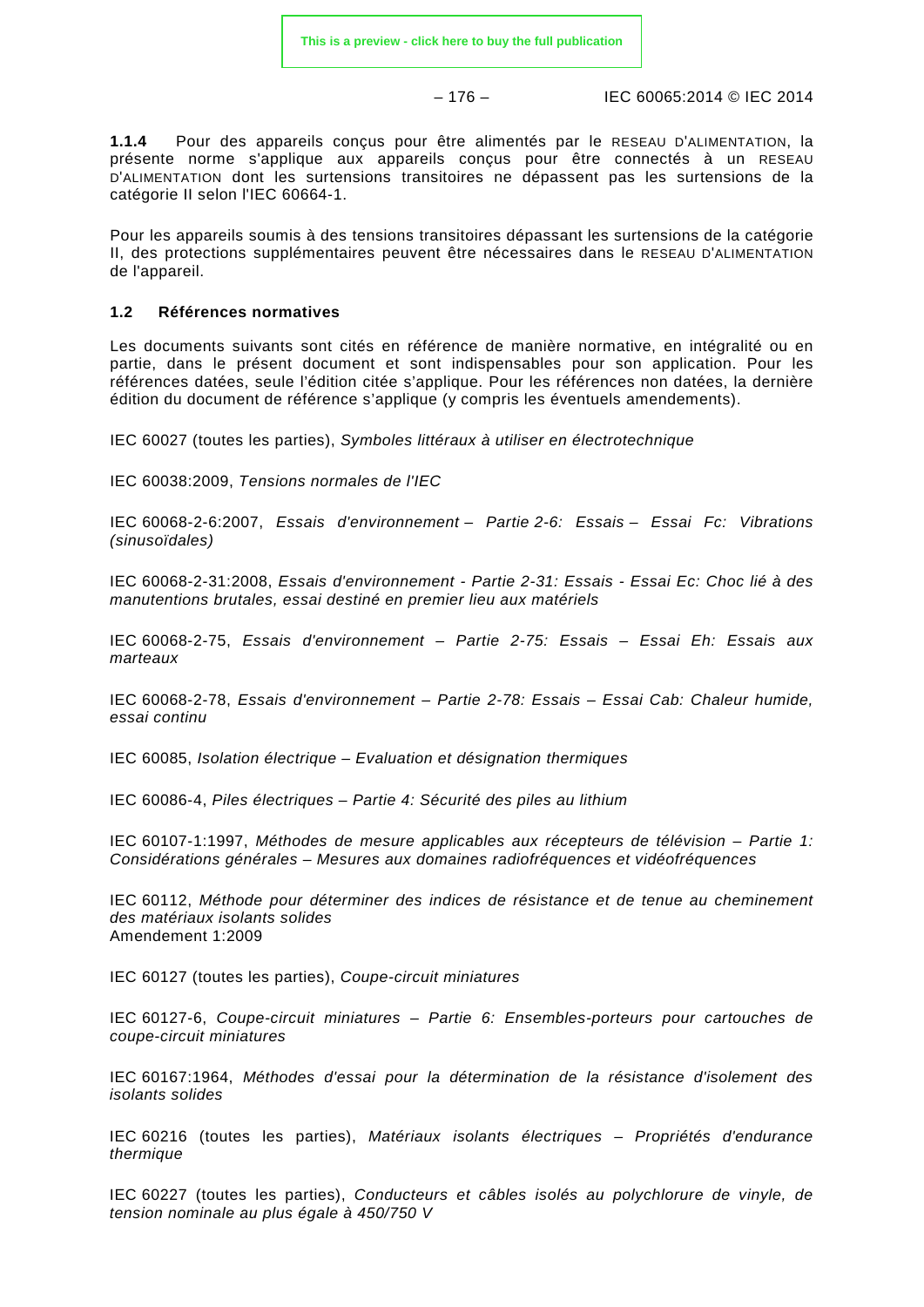IEC 60065:2014 © IEC 2014

$$
-177-
$$

IEC 60227-2:1997, *Conducteurs et câbles isolés au polychlorure de vinyle, de tension nominale au plus égale à 450/750 V – Partie 2: Méthodes d'essais*

IEC 60245 (toutes les parties), *Conducteurs et câbles isolés au caoutchouc – Tension assignée au plus égale à 450/750 V* 

IEC 60249-2 (toutes les parties), *Matériaux pour circuits imprimés – Partie 2: Spécifications*

IEC 60268-1:1985, *Equipements pour systèmes électroacoustiques – Partie 1: Généralités*

IEC 60317-43, *Spécifications pour types particuliers de fils de bobinage – Partie 43: Fil de section circulaire en cuivre recouvert d'un ruban de polyamide aromatique, classe 240*

IEC 60320 (toutes les parties), *Connecteurs pour usages domestiques et usages généraux analogues*

IEC 60320-1, *Connecteurs pour usages domestiques et usages généraux analogues – Partie 1: Prescriptions générales*

IEC 60335-1, *Appareils électrodomestiques et analogues – Sécurité – Partie 1: Exigences générales*

IEC 60384-1:2008, *Fixed capacitors for use in electronic equipment – Part 1: Generic specification* (disponible en anglais seulement)

IEC 60384-14:2005, *Fixed capacitors for use in electronic equipment – Part 14: Sectional specification: Fixed capacitors for electromagnetic interference suppression and connection to the supply mains* (disponible en anglais seulement)

IEC 60410:1973, *Plans et règles d'échantillonnage pour les contrôles par attributs*

IEC 60417, *Symboles graphiques utilisables sur le matériel*, disponible à l'adresse: [<http://www.graphical-symbols.info/equipment>](http://www.graphical-symbols.info/equipment)

IEC 60454 (toutes les parties), *Spécifications pour rubans adhésifs par pression à usages électriques*

IEC 60529:1989, *Degrés de protection procurés par les enveloppes (Code IP)* 

IEC 60664-1:2007, *Coordination de l'isolement des matériels dans les systèmes (réseaux) à basse tension – Partie 1: Principes, exigences et essais*

IEC 60664-3, *Coordination de l'isolement des matériels dans les systèmes (réseaux) à basse tension – Partie 3: Utilisation de revêtement, d'empotage ou de moulage pour la protection contre la pollution*

IEC 60691:2002, *Protecteurs thermiques – Prescriptions et guide d'application*

IEC 60695-11-5:2004, *Essais relatifs aux risques du feu – Partie 11-5: Flammes d'essai – Méthode d'essai au brûleur-aiguille – Appareillage, dispositif d'essai de vérification et lignes directrices*

IEC 60695-11-10:2013, *Essais relatifs aux risques du feu – Partie 11-10: Flammes d'essai – Méthodes d'essai horizontale et verticale à la flamme de 50 W*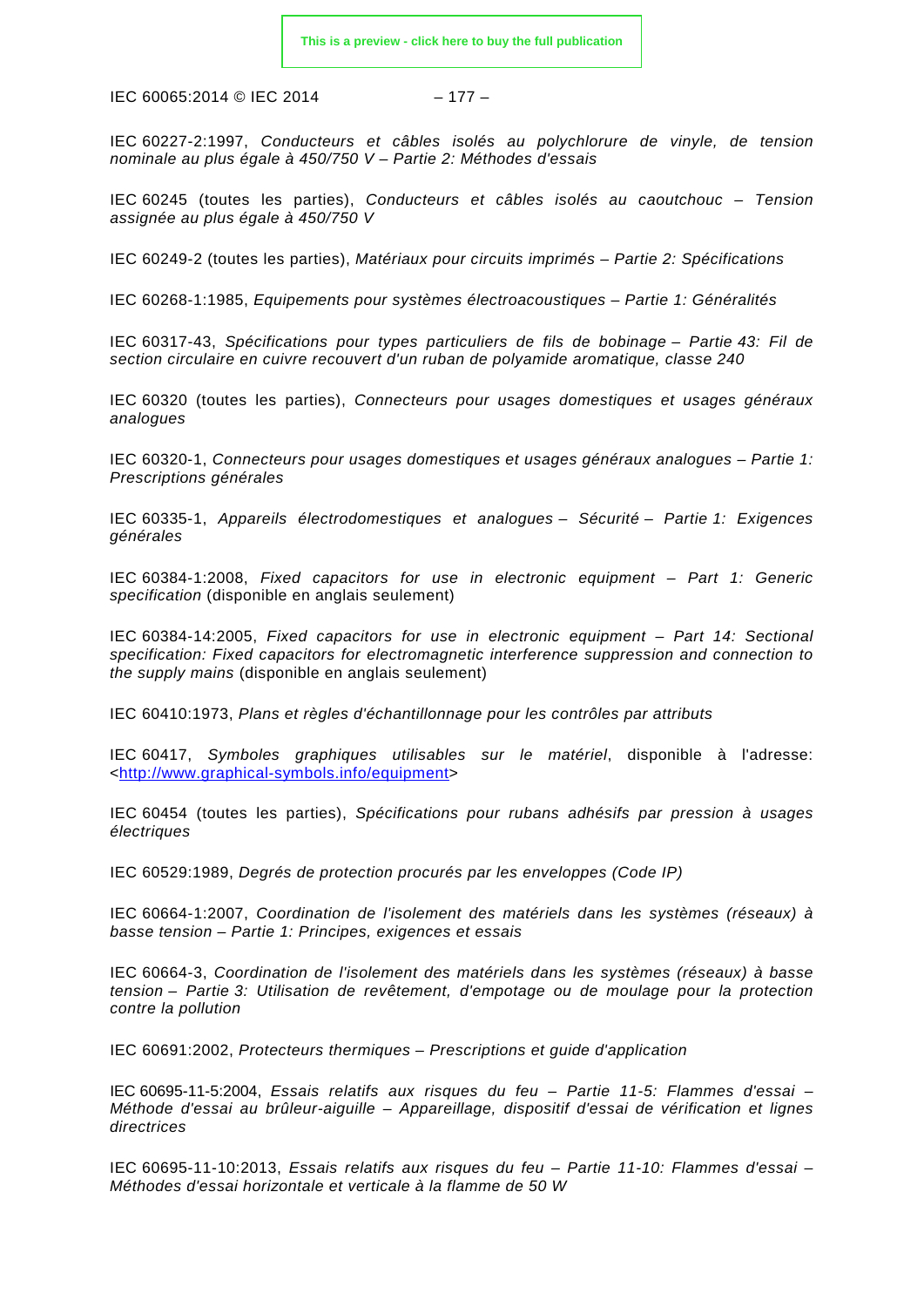– 178 – IEC 60065:2014 © IEC 2014

IEC 60730-1:2010, *Dispositifs de commande électrique automatiques à usage domestique et analogue – Partie 1: Exigences générales*

IEC 60747-5-5:2007, *Dispositifs à semiconducteurs – Dispositifs discrets – Partie 5-5: Dispositifs optoélectroniques – Photocoupleurs* Amendement 1:2013

IEC 60825-1:2007, *Sécurité des appareils à laser – Partie 1: Classification des matériels et exigences*

IEC 60851-3:2009, *Fils de bobinage – Méthodes d'essai – Partie 3: Propriétés mécaniques*

IEC 60851-5:2008, *Fils de bobinage – Méthodes d'essai – Partie 5: Propriétés électriques*

IEC 60851-6:2012, *Fils de bobinage – Méthodes d'essai – Partie 6: Propriétés thermiques*

IEC 60906 (toutes les parties), *Système IEC de prises de courant pour usages domestiques et analogues*

IEC 60950-1:2005, *Matériels de traitement de l'information – Sécurité – Partie 1: Exigences générales* Amendement 1:2009 Amendement 2:2013[1](#page-27-0)

IEC 60990, *Méthodes de mesure du courant de contact et du courant dans le conducteur de protection*

IEC 60998-2-2, *Dispositifs de connexion pour circuits basse tension pour usage domestique et analogue – Partie 2-2: Règles particulières pour dispositifs de connexion en tant que parties séparées avec organes de serrage sans vis*

IEC 60999-1, *Dispositifs de connexion – Conducteurs électriques en cuivre – Prescriptions de sécurité pour organes de serrage à vis et sans vis – Partie 1: Prescriptions générales et particulières pour les organes de serrage pour les conducteurs de 0,2 mm2 à 35 mm<sup>2</sup> (inclus)*

IEC 60999-2, *Dispositifs de connexion – Conducteurs électriques en cuivre –Prescriptions de sécurité pour organes de serrage à vis et sans vis – Partie 2: Prescriptions particulières pour les organes de serrage pour conducteurs au-dessus de 35 mm<sup>2</sup> à 300 mm<sup>2</sup> (inclus)*

IEC 61032:1997, *Protection des personnes et des matériels par les enveloppes – Calibres d'essais pour la vérification*

IEC 61051-2:1991, *Varistances utilisées dans les équipements électroniques – Partie 2: Spécification intermédiaire pour varistances pour limitations de surtensions transitoires* Amendement 1:2009

IEC 61058-1:2000, *Interrupteurs pour appareils – Partie 1: Règles générales*

 $\overline{\phantom{a}}$ 

IEC/TS 61149, *Guide pour le maniement et le fonctionnement en sécurité du matériel mobile de radiocommunication*

IEC 61260, *Electroacoustique – Filtres de bande d'octave et de bande d'une fraction d'octave*

<span id="page-27-0"></span><sup>1</sup> Une édition consolidée (2.2) existe, qui comprend l'IEC 60950-1:2005 et ses Amendements 1:2009 et 2:2013.